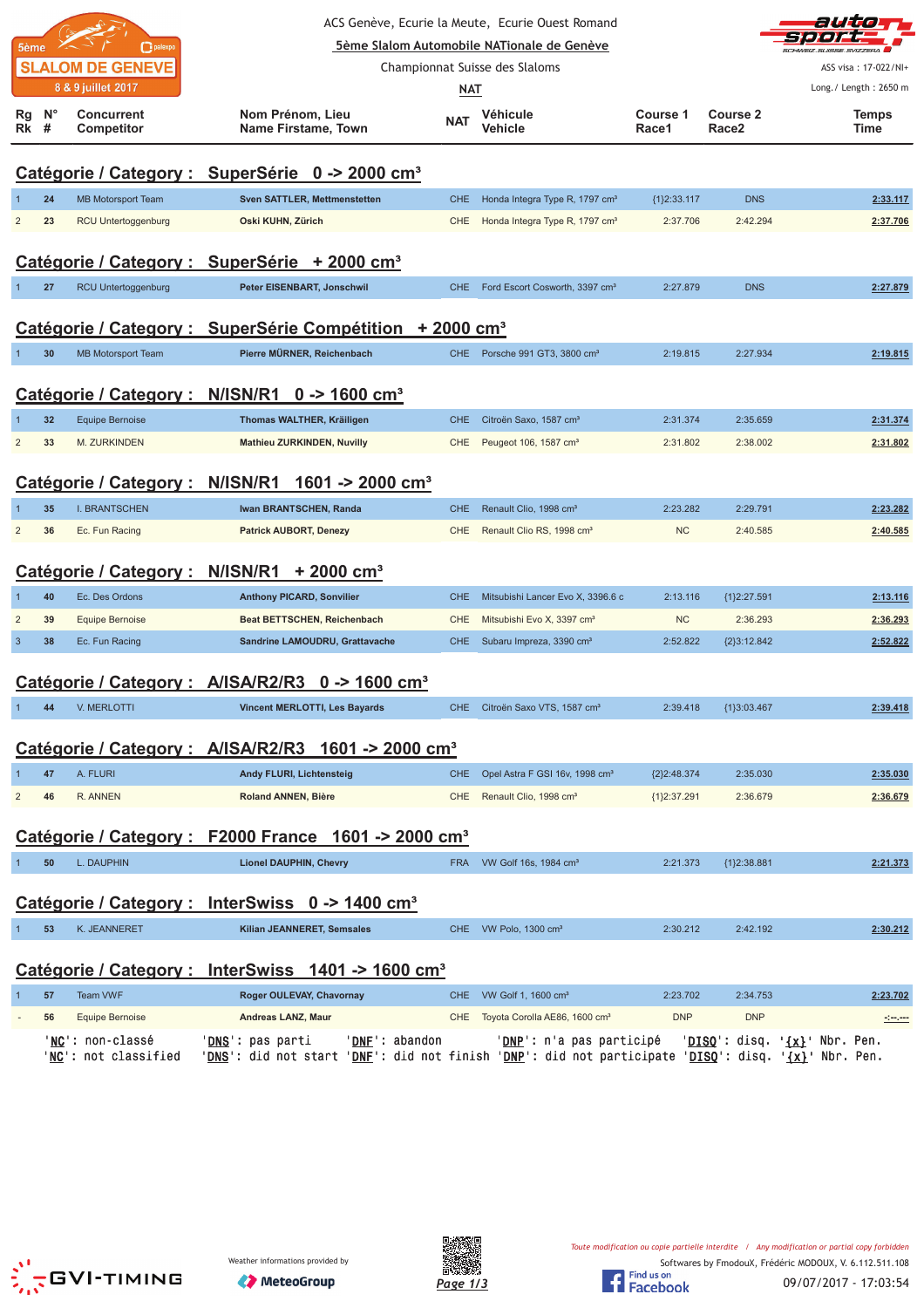|                         |                  |                                        |                                         |            | ACS Genève, Ecurie la Meute, Ecurie Ouest Romand<br>5ème Slalom Automobile NATionale de Genève |                        |                               | auto T<br>-Sport<br>SCHWEIZ SUISSE SVIZZEDA |
|-------------------------|------------------|----------------------------------------|-----------------------------------------|------------|------------------------------------------------------------------------------------------------|------------------------|-------------------------------|---------------------------------------------|
| <b>SLALOM DE GENEVE</b> |                  |                                        |                                         |            | Championnat Suisse des Slaloms                                                                 |                        |                               | ASS visa: 17-022/NI+                        |
|                         |                  | 8 & 9 juillet 2017                     |                                         | <u>NAT</u> |                                                                                                |                        |                               | Long./ Length: 2650 m                       |
| <b>Rk</b> #             | $Rg$ $N^{\circ}$ | <b>Concurrent</b><br><b>Competitor</b> | Nom Prénom, Lieu<br>Name Firstame, Town | <b>NAT</b> | Véhicule<br><b>Vehicle</b>                                                                     | <b>Course</b><br>Race1 | Course 2<br>Race <sub>2</sub> | <b>Temps</b><br>Time                        |

# **Catégorie / Category : InterSwiss 1601 -> 2000 cm³**

|                 | 61 | MB Motorsport Team     | Thomas RUESCH, Kölliken              | CHE. | Renault Clio Cup. 2000 cm <sup>3</sup>  | 2:14.211    | <b>DNS</b> | 2:14.211 |
|-----------------|----|------------------------|--------------------------------------|------|-----------------------------------------|-------------|------------|----------|
| $\overline{2}$  | 67 | Racing Club Airbag     | Thierry EGGERTSWYLER, St-Silverster  | CHE. | Peugeot 405 Mi16, 1997 cm <sup>3</sup>  | 2:15.412    | <b>DNS</b> | 2:15.412 |
| 3               | 62 | Sägesser Motorsport    | <b>Gilbert MEIER, Rudolfstetten</b>  | CHE. | Honda Integra GIS, 1800 cm <sup>3</sup> | 2:16.233    | 2:22.587   | 2:16.233 |
| $\overline{4}$  | 66 | A. BOCHEZ              | Alexandre BOCHEZ, Crans-près-Céligny | CHE. | VW Golf 1 GTI, 1985 cm <sup>3</sup>     | 2:19.475    | <b>DNS</b> | 2:19.475 |
| $5\overline{5}$ | 68 | Squadra Sport Prestige | Michael BERING, Le Locle             | CHE. | Honda Civic. 1998 cm <sup>3</sup>       | {1}2:20.029 | 2:20.604   | 2:20.029 |
| 6               | 64 | O. BOCHEZ              | Olivier BOCHEZ, Crans-près-Céligny   | CHE. | VW Golf 1 GTI, 1985 cm <sup>3</sup>     | 2:23.884    | <b>DNS</b> | 2:23.884 |
|                 | 63 | <b>R. SCHERRER</b>     | <b>Ruth SCHERRER, Lachen</b>         | CHE. | BMW 318is, 1796 cm <sup>3</sup>         | 2:25.462    | <b>NC</b>  | 2:25.462 |
| 8               | 65 | M. BOCHEZ              | Mikael BOCHEZ, Crans-près-Céligny    | CHE. | VW Golf 1 GTI, 1985 cm <sup>3</sup>     | 2:27.992    | <b>DNS</b> | 2:27.992 |

# **Catégorie / Category : InterSwiss 2001 -> 3000 cm³**

| 73 | Autersa Racing Team | Michael ZBINDEN, Wattenwil | CHE Opel Kadett C. 2498 cm <sup>3</sup> | 2:11.191 | 2:29.462   | 2:11.191 |
|----|---------------------|----------------------------|-----------------------------------------|----------|------------|----------|
| 72 | Sägesser Motorsport | <b>Rolf BURRI, Ruswil</b>  | CHE Opel Kadett C, 2486 cm <sup>3</sup> | 2:12.144 | <b>DNS</b> | 2:12.144 |

# **Catégorie / Category : InterSwiss + 3000 cm³**

| 76 | <b>Stadler Motorsport</b> | Paul BÜETIGER, Lohn-Ammannsegg | CHE Porsche GT3 Cup, 3600 cm <sup>3</sup> | 2:13.671 | 2:13.671 |
|----|---------------------------|--------------------------------|-------------------------------------------|----------|----------|
|    |                           |                                |                                           |          |          |

### **Catégorie / Category : E1 0 -> 1400 cm³**

| 83 | Equipe Bernoise     | <b>Marc BUCHSER, Reitnau</b> | CHE VW Polo, 1400 cm <sup>3</sup>         | {1}2:20.534 | <b>DNS</b>    | 2:20.534                                                                                                             |
|----|---------------------|------------------------------|-------------------------------------------|-------------|---------------|----------------------------------------------------------------------------------------------------------------------|
| 84 | <b>ACS</b>          | Andreas HELM, Otelfingen     | CHE Suzuki Swift RS, 1298 cm <sup>3</sup> | 2:20.740    | ${1}2:39.424$ | 2:20.740                                                                                                             |
| 81 | M. SCHWEIZER        | Markus SCHWEIZER, Rüti       | CHE Trabant 1300 S, 1299 cm <sup>3</sup>  | 2:23.345    | 2:36.424      | 2:23.345                                                                                                             |
| 82 | Sägesser Motorsport | Michel CERINI, Steffisburg   | CHE VW Polo, 1298 cm <sup>3</sup>         | <b>DNP</b>  | <b>DNP</b>    | <u> 1990 - 1991 - 1992 - 1993 - 1994 - 1994 - 1994 - 1994 - 1994 - 1994 - 1994 - 1994 - 1994 - 1994 - 1994 - 199</u> |

### **Catégorie / Category : E1 1401 -> 1600 cm³**

|                | 91 | <b>MB Motorsport Team</b> | Martin BÜRKI, Uetendorf      | CHE. | MB Polo, $1600 \text{ cm}^3$          | 2:03.918      | ${1}2:23.551$ | 2:03.918 |
|----------------|----|---------------------------|------------------------------|------|---------------------------------------|---------------|---------------|----------|
| $\sqrt{2}$     | 87 | Autersa Racing Team       | Stephan BURRI, Milken        | CHE  | VW Polo, $1600 \text{ cm}^3$          | 2:08.578      | <b>DNS</b>    | 2:08.578 |
| -3             | 90 | <b>MB Motorsport Team</b> | Mike BÜRKI, Uetendorf        | CHE. | MB Polo II. $1600 \text{ cm}^3$       | 2:11.127      | <b>DNS</b>    | 2:11.127 |
| $\overline{4}$ | 88 | S. WEIBEL                 | Samuel WEIBEL, Rumisberg     | CHE  | Honda Civic VTi, 1595 cm <sup>3</sup> | 2:19.399      | 2:27.207      | 2:19.399 |
| -5             | 89 | <b>MB Motorsport Team</b> | <b>Heinz GFELLER, Noflen</b> | CHE. | Ford Fiesta ST, 1596 cm <sup>3</sup>  | ${1}2:29.771$ | 2:26.190      | 2:26.190 |
| 6              | 86 | Y. PRISI                  | Yannik PRISI, Hünibach       | CHE. | Peugeot 106 S16, 1587 cm <sup>3</sup> | 2:32.320      | 2:33.637      | 2:32.320 |

### **Catégorie / Category : E1 1601 -> 2000 cm³**

|                 | 95  | Autersa Racing Team                      | <b>Daniel WITTWER, Forst</b>                                                                                   | <b>CHE</b> | VW Golf 1 DWT, 1986 cm <sup>3</sup>                                      | 2:06.166 | 2:11.870                                              | 2:06.166               |
|-----------------|-----|------------------------------------------|----------------------------------------------------------------------------------------------------------------|------------|--------------------------------------------------------------------------|----------|-------------------------------------------------------|------------------------|
| 2               | 96  | <b>ACS</b>                               | <b>Patrick FLAMMER, Glarus</b>                                                                                 | CHE.       | Suzuki Swift Evo 2000, 1998 cm <sup>3</sup>                              | 2:07.226 | 2:12.509                                              | 2:07.226               |
| $\mathbf{3}$    | 94  | <b>ACS</b>                               | <b>Martin WITTWER, Forst</b>                                                                                   | <b>CHE</b> | Peugeot 205 GTI, 1998 cm <sup>3</sup>                                    | 2:14.258 | 2:25.071                                              | 2:14.258               |
| $\overline{4}$  | 100 | A. RIBEIRO                               | Alexandre RIBEIRO, Orbe                                                                                        | CHE.       | VW Golf 1 16v, 1984 cm <sup>3</sup>                                      | 2:15.443 | <b>DNS</b>                                            | 2:15.443               |
| $5\overline{5}$ | 97  | Ec. Du Nord                              | Alain BOMBARDIER, Orbe                                                                                         | <b>CHE</b> | Renault Clio 3 Cup, 1998 cm <sup>3</sup>                                 | 2:15.957 | <b>DNS</b>                                            | 2:15.957               |
| 6               | 99  | Ec. Du Nord                              | <b>Michel RANDIN, Mervelier</b>                                                                                | <b>CHE</b> | Renault Clio Cup, 1998 cm <sup>3</sup>                                   | 2:17.501 | ${1}2:32.532$                                         | 2:17.501               |
| $\overline{7}$  | 104 | Ec. Des Ordons                           | <b>Lionel PETIGNAT, Undervelier</b>                                                                            | <b>CHE</b> | Peugeot 309 GTI, 1998 cm <sup>3</sup>                                    | 2:20.987 | 2:41.215                                              | 2:20.987               |
| 8               | 102 | A. ERNST                                 | Aurélien ERNST, La Sarraz                                                                                      | CHE        | Renault Clio RS, 1998 cm <sup>3</sup>                                    | 2:26.809 | <b>DNF</b>                                            | 2:26.809               |
| 9               | 101 | Ec. Fun Racing                           | <b>Christian JOSEPH, Le Brassus</b>                                                                            | <b>CHE</b> | Opel Kadett GSI 16v, 1998 cm <sup>3</sup>                                | 2:29.536 | <b>DNS</b>                                            | 2:29.536               |
|                 |     | 'NC': non-classé<br>'NC': not classified | ' <b>DNS</b> ': pas parti<br>'DNF': abandon<br>' <b>DNS</b> ': did not start<br>' <b>DNF</b> ': did not finish |            | ' <b>DNP</b> ': n'a pas participé<br>' <b>DNP</b> ': did not participate | 'DISO':  | ' <b>DISO</b> ': disq.<br>' {x} '<br>$\{x\}$<br>disq. | Nbr. Pen.<br>Nbr. Pen. |





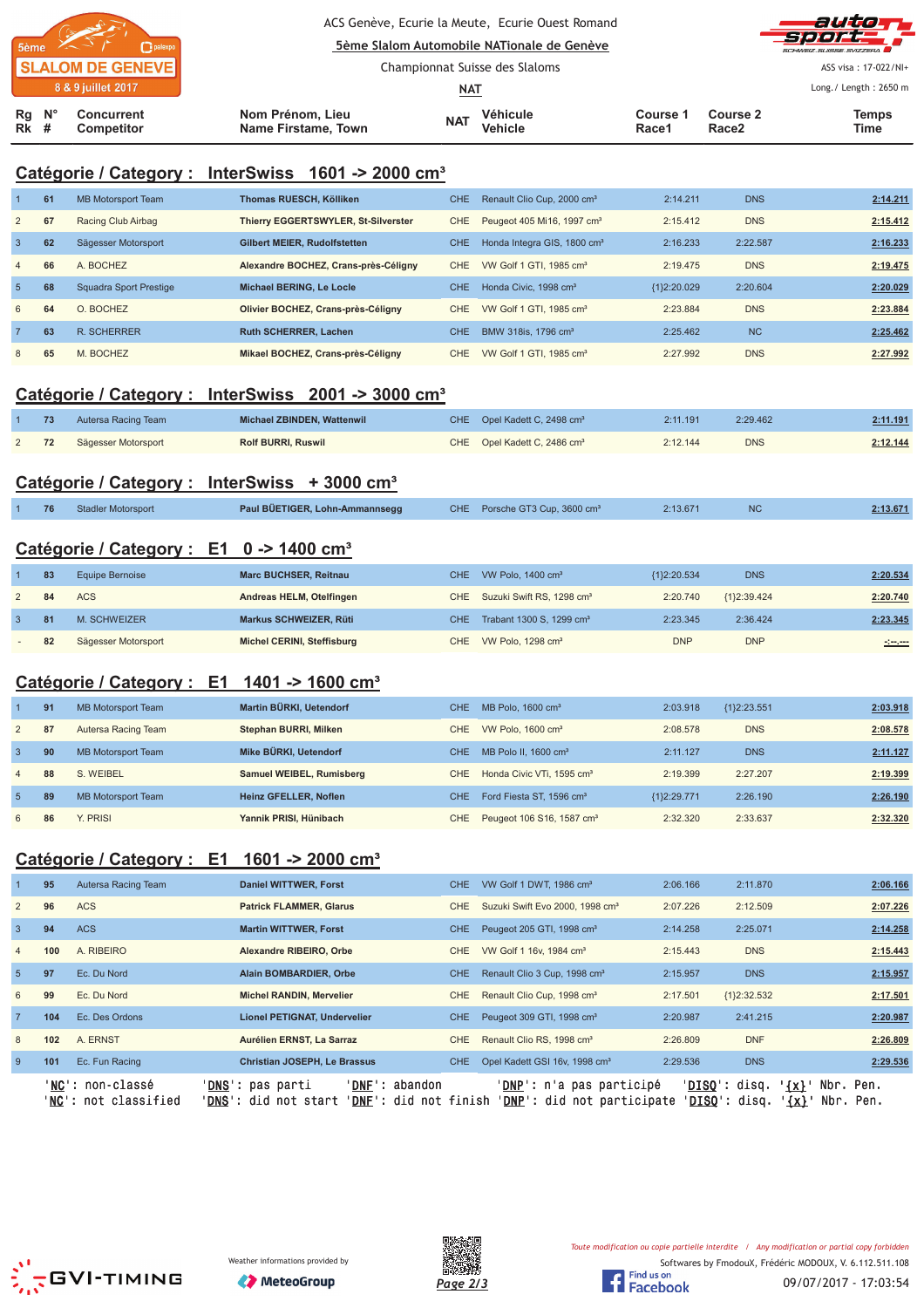| 5ème                                                      |                  | palexpo                                          |  |                                                                     |            | ACS Genève, Ecurie la Meute, Ecurie Ouest Romand<br>5ème Slalom Automobile NATionale de Genève |                   |                   |                                                                                                                                                                                                                                      |
|-----------------------------------------------------------|------------------|--------------------------------------------------|--|---------------------------------------------------------------------|------------|------------------------------------------------------------------------------------------------|-------------------|-------------------|--------------------------------------------------------------------------------------------------------------------------------------------------------------------------------------------------------------------------------------|
|                                                           |                  | <b>SLALOM DE GENEVE</b><br>8 & 9 juillet 2017    |  |                                                                     |            | Championnat Suisse des Slaloms                                                                 |                   |                   | ASS visa: 17-022/NI+                                                                                                                                                                                                                 |
|                                                           |                  |                                                  |  |                                                                     | NAT        |                                                                                                |                   |                   | Long./ Length: 2650 m                                                                                                                                                                                                                |
| Rg<br>Rk                                                  | $N^{\circ}$<br># | <b>Concurrent</b><br>Competitor                  |  | Nom Prénom, Lieu<br>Name Firstame, Town                             | <b>NAT</b> | Véhicule<br><b>Vehicle</b>                                                                     | Course 1<br>Race1 | Course 2<br>Race2 | <b>Temps</b><br>Time                                                                                                                                                                                                                 |
|                                                           |                  |                                                  |  | Catégorie / Category : E1 2001 -> 3000 cm <sup>3</sup>              |            |                                                                                                |                   |                   |                                                                                                                                                                                                                                      |
|                                                           | 107              | Team VWF                                         |  | Damien WEBER, Yverdon-les-Bains                                     | <b>CHE</b> | BMW 323i, 2990 cm <sup>3</sup>                                                                 | <b>NC</b>         | 2:27.192          | 2:27.192                                                                                                                                                                                                                             |
| $\overline{c}$                                            | 106              | Team VWF                                         |  | Jean-Luc DERIAZ, Orbe                                               | <b>CHE</b> | BMW 318i, 2494 cm <sup>3</sup>                                                                 | <b>NC</b>         | 2:34.406          | 2:34.406                                                                                                                                                                                                                             |
| $\sqrt{3}$                                                | 108              | <b>Team VWF</b>                                  |  | Jean-Paul CHIQUITA, Orbe                                            | <b>CHE</b> | BMW 318is, 2494 cm <sup>3</sup>                                                                | ${2}2:37.437$     | <b>DNS</b>        | 2:37.437                                                                                                                                                                                                                             |
| $\overline{4}$                                            | 109              | P. JAUNIN                                        |  | Pierre-André JAUNIN, Chexbres                                       | <b>CHE</b> | Alfa Romeo 75, 2491 cm <sup>3</sup>                                                            | ${2}2:52.197$     | ${1}2:43.218$     | 2:43.218                                                                                                                                                                                                                             |
|                                                           |                  | Catégorie / Category : E1 + 3000 cm <sup>3</sup> |  |                                                                     |            |                                                                                                |                   |                   |                                                                                                                                                                                                                                      |
| $\mathbf{1}$                                              | 115              | <b>ACS</b>                                       |  | Albin MÄCHLER, Wangen                                               | <b>CHE</b> | BMW M2, 5064 cm <sup>3</sup>                                                                   | 2:08.224          | {2}2:38.959       | 2:08.224                                                                                                                                                                                                                             |
| $\overline{2}$                                            | 114              | Ec. Du Nord                                      |  | Cédric MILLIQUET, Pully                                             | <b>CHE</b> | Mitsubishi EVO, 3400 cm <sup>3</sup>                                                           | 2:14.608          | <b>DNS</b>        | 2:14.608                                                                                                                                                                                                                             |
| $\overline{3}$                                            | 117              | Ec. Basilisk                                     |  | <b>Bruno IANNIELLO, Nunningen</b>                                   | <b>CHE</b> | Lancia Delta S4, 3349 cm <sup>3</sup>                                                          | ${1}2:24.316$     | ${1}2:28.560$     | 2:24.316                                                                                                                                                                                                                             |
| Catégorie / Category : Historic 0 -> 1400 cm <sup>3</sup> |                  |                                                  |  |                                                                     |            |                                                                                                |                   |                   |                                                                                                                                                                                                                                      |
|                                                           | $\overline{1}$   | <b>G. BITTO</b>                                  |  | Giuseppe BITTO, Mont-sur-Lausanne                                   | <b>CHE</b> | Autobiancchi A112, 1050 cm <sup>3</sup>                                                        | 2:40.861          | 2:43.426          | 2:40.861                                                                                                                                                                                                                             |
|                                                           |                  |                                                  |  | Catégorie / Category : E2 SportCars 0 -> 1150 cm <sup>3</sup>       |            |                                                                                                |                   |                   |                                                                                                                                                                                                                                      |
| $\mathbf{1}$                                              | 6                | <b>Gruyère Racing Team</b>                       |  | Yannick VON SIEBENTHAL, Aigle                                       | <b>CHE</b> | Jema Evo TDS, 998 cm <sup>3</sup>                                                              | 2:14.043          | 2:10.110          | 2:10.110                                                                                                                                                                                                                             |
|                                                           |                  |                                                  |  | Catégorie / Category : E2 SingleSeater 0 -> 1400 cm <sup>3</sup>    |            |                                                                                                |                   |                   |                                                                                                                                                                                                                                      |
| $\mathbf{1}$                                              | 10               | S. PIERROZ                                       |  | Sabrina PIERROZ, Sion                                               | CHE        | Arcobaleno Formule Europe, 1398                                                                | ${1}2:23.512$     | 2:14.517          | 2:14.517                                                                                                                                                                                                                             |
| $\overline{2}$                                            | 11               | R. HALDIMANN                                     |  | Richard HALDIMANN, Basel                                            | <b>CHE</b> | Formel Monza, 1100 cm <sup>3</sup>                                                             | 2:51.047          | <b>DNS</b>        | 2:51.047                                                                                                                                                                                                                             |
|                                                           | 9                | D. ZIMMERMANN                                    |  | Denis ZIMMERMANN, Romainmôtier                                      | <b>CHE</b> | Formule BMW, 1100 cm <sup>3</sup>                                                              | ${1}NC$           | ${1}NC$           | <u> - 100 - 100 - 100 - 100 - 100 - 100 - 100 - 100 - 100 - 100 - 100 - 100 - 100 - 100 - 100 - 100 - 100 - 100 -</u>                                                                                                                |
|                                                           |                  |                                                  |  | Catégorie / Category : E2 SingleSeater 1401 -> 2000 cm <sup>3</sup> |            |                                                                                                |                   |                   |                                                                                                                                                                                                                                      |
| $\mathbf{1}$                                              | 18               | Autersa Racing Team                              |  | Marcel MAURER, Längenbühl                                           | CHE.       | Formel Renault Midland, 2000 cm <sup>3</sup>                                                   | 2:05.192          | 1:58.365          | 1:58.365                                                                                                                                                                                                                             |
| $\overline{c}$                                            | 19               | Racing Club Airbag                               |  | Philip EGLI, Rombach                                                | CHE        | Dallara F394 Opel, 1998 cm <sup>3</sup>                                                        | 2:08.141          | NC                | 2:08.141                                                                                                                                                                                                                             |
| $\sqrt{3}$                                                | 16               | M. ZIMMERMANN                                    |  | Marc ZIMMERMANN, Romainmôtier                                       | <b>CHE</b> | Tatuus, 1998 cm <sup>3</sup>                                                                   | 2:13.821          | ${2}2:25.109$     | 2:13.821                                                                                                                                                                                                                             |
| 4                                                         | 15               | Chablais Racing Team                             |  | Didier PLANCHAMP, Vionnaz                                           | CHE        | Tatuus Formule Renault, 1998 cm <sup>3</sup>                                                   | 2:14.386          | <b>DNS</b>        | 2:14.386                                                                                                                                                                                                                             |
| $\sqrt{5}$                                                | 14               | Ec. 13 étoiles                                   |  | Jean-Jacques DUFAUX, Rheinfelden                                    | CHE        | Martini MK45, 2000 cm <sup>3</sup>                                                             | 2:16.731          | <b>DNS</b>        | 2:16.731                                                                                                                                                                                                                             |
|                                                           | 17               | Racing Club Airbag                               |  | <b>Thomas NEUHAUS, Windisch</b>                                     | <b>CHE</b> | Tatuus Formel Renault, 1998 cm <sup>3</sup>                                                    | ${1}NC$           | <b>DNS</b>        | <u> - 100 - 100 - 100 - 100 - 100 - 100 - 100 - 100 - 100 - 100 - 100 - 100 - 100 - 100 - 100 - 100 - 100 - 100 - 100 - 100 - 100 - 100 - 100 - 100 - 100 - 100 - 100 - 100 - 100 - 100 - 100 - 100 - 100 - 100 - 100 - 100 - 10</u> |
|                                                           |                  | 'NC': non-classé                                 |  | ' <u>DNS</u> ': pas parti<br>'DNF': abandon                         |            | ' <u>DNP</u> ': n'a pas participé                                                              |                   |                   | 'DISQ': disq. '{x}' Nbr. Pen.                                                                                                                                                                                                        |

 **! "# \$**

'<u>NC</u>': not classified '<u>DNS</u>': did not start '<u>DNF</u>': did not finish '<u>DNP</u>': did not participate '<u>DISQ</u>': disq. '<u>{x}</u>' Nbr. Pen.



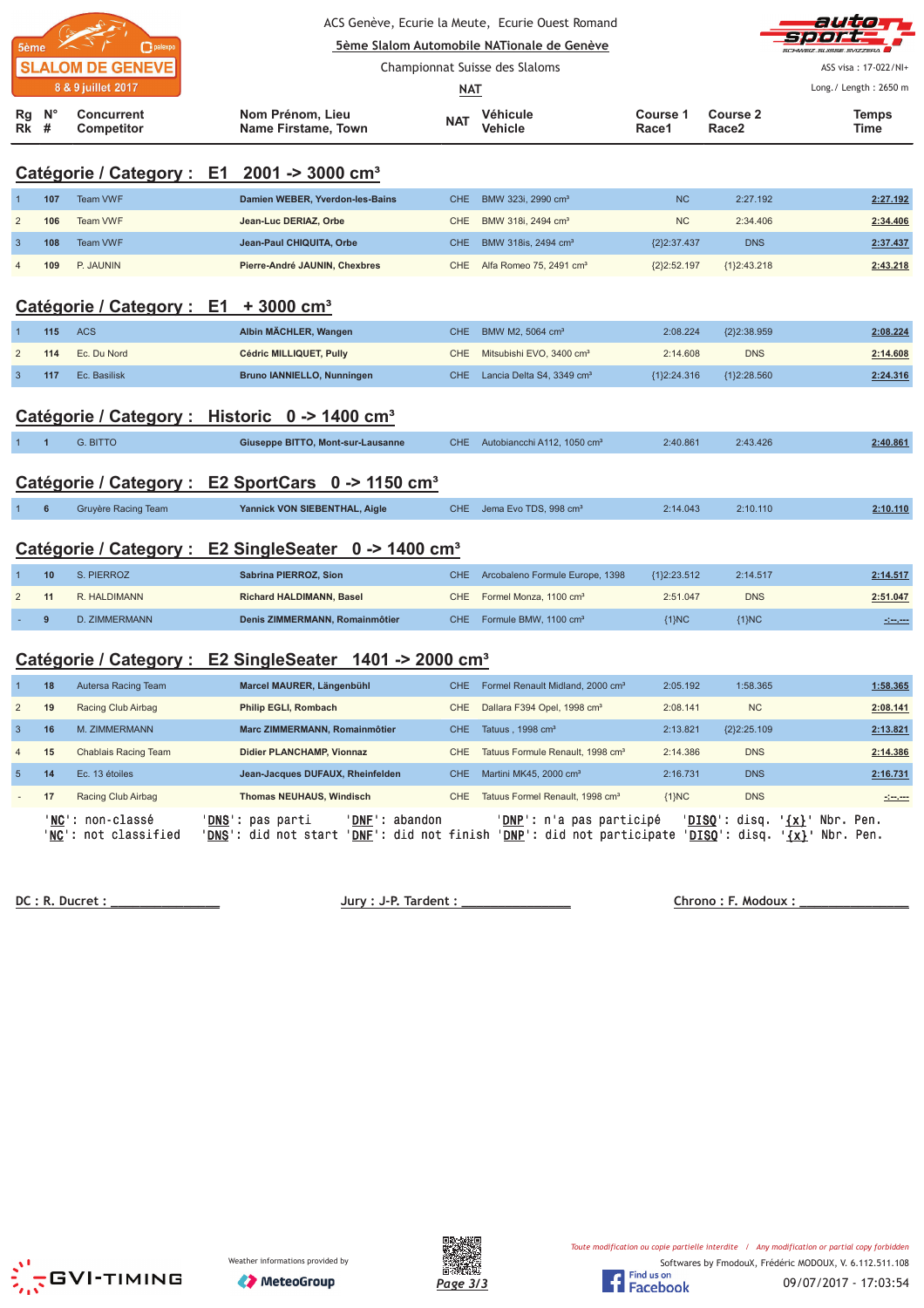|                                                               |                  |                                                     |  |                                                                                                                                                                                                 |            | ACS Genève, Ecurie la Meute, Ecurie Ouest Romand |                          |                        | auto                     |
|---------------------------------------------------------------|------------------|-----------------------------------------------------|--|-------------------------------------------------------------------------------------------------------------------------------------------------------------------------------------------------|------------|--------------------------------------------------|--------------------------|------------------------|--------------------------|
| 5ème Slalom Automobile NATionale de Genève<br>palexpo<br>5ème |                  |                                                     |  |                                                                                                                                                                                                 |            |                                                  |                          |                        |                          |
|                                                               |                  | <b>SLALOM DE GENEVE</b>                             |  |                                                                                                                                                                                                 |            | Championnat Suisse des Slaloms                   |                          |                        | ASS visa: 17-022/NI+     |
|                                                               |                  | 8 & 9 juillet 2017                                  |  |                                                                                                                                                                                                 | <b>LOC</b> |                                                  |                          |                        | Long./ Length: 2650 m    |
| Rg<br>Rk                                                      | $N^{\circ}$<br># | <b>Concurrent</b><br><b>Competitor</b>              |  | Nom Prénom, Lieu<br>Name Firstame, Town                                                                                                                                                         | <b>NAT</b> | Véhicule<br>Vehicle                              | <b>Course 1</b><br>Race1 | Course 2<br>Race2      | <b>Temps</b><br>Time     |
|                                                               |                  |                                                     |  |                                                                                                                                                                                                 |            |                                                  |                          |                        |                          |
|                                                               |                  |                                                     |  | Catégorie / Category : L1 1601 -> 2000 cm <sup>3</sup>                                                                                                                                          |            |                                                  |                          |                        |                          |
|                                                               | 126              | Ec.Lameute                                          |  | <b>Lucie MENTHONNEX, Bougy-Villars</b>                                                                                                                                                          | <b>CHE</b> | Renault Clio RS, 1998 cm <sup>3</sup>            | 2:35.691                 | {1}2:38.955            | 2:35.691                 |
| $\overline{2}$                                                | 124              | F. MARECHAL                                         |  | Florian MARECHAL, Gimel                                                                                                                                                                         | CHE        | Renault Clio RS, 1998 cm <sup>3</sup>            | 2:43.767                 | ${1}NC$                | 2:43.767                 |
|                                                               |                  |                                                     |  | Catégorie / Category : L1 2001 -> 3000 cm <sup>3</sup>                                                                                                                                          |            |                                                  |                          |                        |                          |
|                                                               | 129              | <b>I. DOS SANTOS</b>                                |  | Ivo DOS SANTOS, Carouge                                                                                                                                                                         | <b>CHE</b> | BMW 328i, 2800 cm <sup>3</sup>                   | ${2}3:02.625$            | 2:28.839               | 2:28.839                 |
|                                                               |                  | Catégorie / Category : L1                           |  | $+3000$ cm <sup>3</sup>                                                                                                                                                                         |            |                                                  |                          |                        |                          |
| $\mathbf 1$                                                   | 135              | <b>MB Motorsport Team</b>                           |  | Ruedi FUHRER, Brienz                                                                                                                                                                            | CHE        | Honda Civic Turbo, 3393 cm <sup>3</sup>          | {1}2:38.529              | 2:23.976               | 2:23.976                 |
| $\overline{2}$                                                | 134              | <b>G. ROSSEL</b>                                    |  | Gilles ROSSEL, Thierrens                                                                                                                                                                        | <b>CHE</b> | Renault Mégane RS, 3396.6 cm <sup>3</sup>        | ${1}2:43.016$            | 2:26.548               | 2:26.548                 |
| $\mathbf{3}$                                                  | 132              | Ec. La Meute                                        |  | René BLEULER, Aïre                                                                                                                                                                              | <b>CHE</b> | Audi S1 SB, 3372.8 cm <sup>3</sup>               | 2:37.916                 | ${1}2:35.952$          | 2:35.952                 |
|                                                               |                  |                                                     |  | Catégorie / Category : L2 1601 -> 2000 cm <sup>3</sup>                                                                                                                                          |            |                                                  |                          |                        |                          |
|                                                               | 145              | Sq. Corse Quadrifoglio                              |  | <b>Massimo PALTENGHI, Cugnasco</b>                                                                                                                                                              | CHE        | Toyota GT86, 1998 cm <sup>3</sup>                | 2:26.982                 | 2:18.675               | 2:18.675                 |
| $\overline{2}$                                                | 146              | Ec. Du Nord                                         |  | Léonard HENCHOZ, Gollion                                                                                                                                                                        | <b>CHE</b> | Renault Clio, 1998 cm <sup>3</sup>               | 2:32.496                 | 2:20.306               | 2:20.306                 |
| $\mathbf{3}$                                                  | 125              | S. MARECHAL                                         |  | Stéphane MARECHAL, Gimel                                                                                                                                                                        | <b>CHE</b> | Renault Clio RS, 1998 cm <sup>3</sup>            | 2:38.955                 | {1}2:39.604            | 2:38.955                 |
| $\overline{4}$                                                | 127              | F. ANNEN                                            |  | <b>Francis ANNEN, Bière</b>                                                                                                                                                                     | CHE.       | Renault Clio, 1998 cm <sup>3</sup>               | ${1}2:42.421$            | ${2}2:44.401$          | 2:42.421                 |
|                                                               |                  | Catégorie / Category : L2 + 3000 cm <sup>3</sup>    |  |                                                                                                                                                                                                 |            |                                                  |                          |                        |                          |
| $\mathbf 1$                                                   | 157              | Ec. Performance                                     |  | Stéphane ALLEMANN, Dizy                                                                                                                                                                         | <b>CHE</b> | Mitsubishi Lancer Evo 9, 3395 cm <sup>3</sup>    | 2:22.054                 | 2:12.221               | 2:12.221                 |
| $\overline{2}$                                                | 154              | Ec. Du Nord                                         |  | Damien LANGHI, Penthalaz                                                                                                                                                                        | <b>CHE</b> | Renault Megane II RS, 3396.6 cm <sup>3</sup>     | 2:28.406                 | 2:17.075               | 2:17.075                 |
| $\mathbf{3}$                                                  | 153              | Ec. La Meute                                        |  | Dylan BOUILLE, Genève                                                                                                                                                                           | <b>CHE</b> | VW Golf 5 Ed.30, 3372.8 cm <sup>3</sup>          | <b>NC</b>                | 2:25.044               | 2:25.044                 |
| $\overline{4}$                                                | 156              | P. BRINGOLF                                         |  | Philipp BRINGOLF, Gertafingen                                                                                                                                                                   | <b>CHE</b> | Subaru Impreza, 3389.8 cm <sup>3</sup>           | 2:33.551                 | ${1}2:35.651$          | 2:33.551                 |
|                                                               | 155              | Ec. La Meute                                        |  | Frédéric HAHN, Prilly                                                                                                                                                                           | CHE        | Seat Leon Cupra, 3400 cm <sup>3</sup>            | <b>DNP</b>               | <b>DNP</b>             |                          |
|                                                               |                  | Catégorie / Category : L3 0 -> 2000 cm <sup>3</sup> |  |                                                                                                                                                                                                 |            |                                                  |                          |                        |                          |
|                                                               | 162              | <b>ALL-IN Racing Team</b>                           |  | <b>Patrice BRUNNER, St-Cierges</b>                                                                                                                                                              |            | CHE VW Golf GTI, 1781 cm <sup>3</sup>            | ${1}2:49.474$            | 2:27.388               | 2:27.388                 |
|                                                               |                  | Catégorie / Category : L3 + 2000 cm <sup>3</sup>    |  |                                                                                                                                                                                                 |            |                                                  |                          |                        |                          |
|                                                               | 167              | Ec. La Meute                                        |  | René DESBAILLETS, Satigny                                                                                                                                                                       | CHE        | Porsche 911 Carrera, 3200 cm <sup>3</sup>        | 2:35.623                 | 2:23.343               | 2:23.343                 |
| $\overline{c}$                                                | 166              | Ec. La Meute                                        |  | Pierre MONNAY, Aïre-Le Lignon                                                                                                                                                                   | <b>CHE</b> | Porsche 911 2.7, 2685 cm <sup>3</sup>            | 2:40.300                 | 2:30.278               | 2:30.278                 |
|                                                               |                  | Catégorie / Category : L4 0 -> 1600 cm <sup>3</sup> |  |                                                                                                                                                                                                 |            |                                                  |                          |                        |                          |
|                                                               | 171              | Racing Club Airbag                                  |  | Mario BÖNIGER, Göschenen                                                                                                                                                                        | <b>CHE</b> | Honda CRX Vtec, 1595 cm <sup>3</sup>             | ${2}3:13.557$            | 2:31.141               | 2:31.141                 |
| $\overline{\mathbf{c}}$                                       | 170              | Ec. Du Nord                                         |  | Sarah CHABLOZ, Bogis-Bossey                                                                                                                                                                     | <b>CHE</b> | Peugeot 106 GTI, 1587 cm <sup>3</sup>            | ${2}3:12.634$            | 2:44.595               | 2:44.595                 |
| $\mathbf{3}$                                                  | 172              | Y. BAMERT                                           |  | Yvonne BAMERT, Maur                                                                                                                                                                             | <b>CHE</b> | Toyota Corolla AE86, 1587 cm <sup>3</sup>        | 2:49.654                 | {1}2:47.821            | 2:47.821                 |
|                                                               |                  |                                                     |  | Catégorie / Category : L4 1601 -> 2000 cm <sup>3</sup>                                                                                                                                          |            |                                                  |                          |                        |                          |
| -1                                                            | 179              | Ec. La Meute                                        |  | <b>Olivier MORA, Cologny</b>                                                                                                                                                                    | <b>CHE</b> | Lotus Exige Cup, 1796 cm <sup>3</sup>            | 2:28.056                 | 2:16.633               | 2:16.633                 |
| $\overline{\mathbf{c}}$                                       | 178              | Ec. La Meute                                        |  | <b>Julien MONNAY, Aïre</b>                                                                                                                                                                      | <b>CHE</b> | Lotus Elise 111s, 1796 cm <sup>3</sup>           | ${1}2:42.532$            | 2:17.378               | 2:17.378                 |
| $\mathbf{3}$                                                  | 175              | Ec. Performance                                     |  | <b>Vincent DELAY, Pampigny</b>                                                                                                                                                                  | CHE        | Renault Clio RS, 1998 cm <sup>3</sup>            | ${1}2:46.819$            | 2:21.124               | 2:21.124                 |
| 4                                                             | 177              | G. ZEMP                                             |  | Guillaume ZEMP, Genève                                                                                                                                                                          | <b>CHE</b> | Honda Integra Type R, 1797 cm <sup>3</sup>       | 2:30.515                 | ${1}NC$                | 2:30.515                 |
|                                                               |                  | 'NC': non-classé<br>' <b>NC</b> ': not classified   |  | 'DNE': abandon<br>' <u>DNS</u> ': pas parti<br>' <u>DNS</u> ': did not start ' <u>DNF</u> ': did not finish ' <u>DNP</u> ': did not participate ' <u>DISQ</u> ': disq. ' <u>{x}</u> ' Nbr. Pen. |            | ' <u>DNP</u> ': n'a pas participé                |                          | ' <u>DISQ</u> ': disq. | ' <u>{x}</u> ' Nbr. Pen. |
|                                                               |                  |                                                     |  |                                                                                                                                                                                                 |            |                                                  |                          |                        |                          |





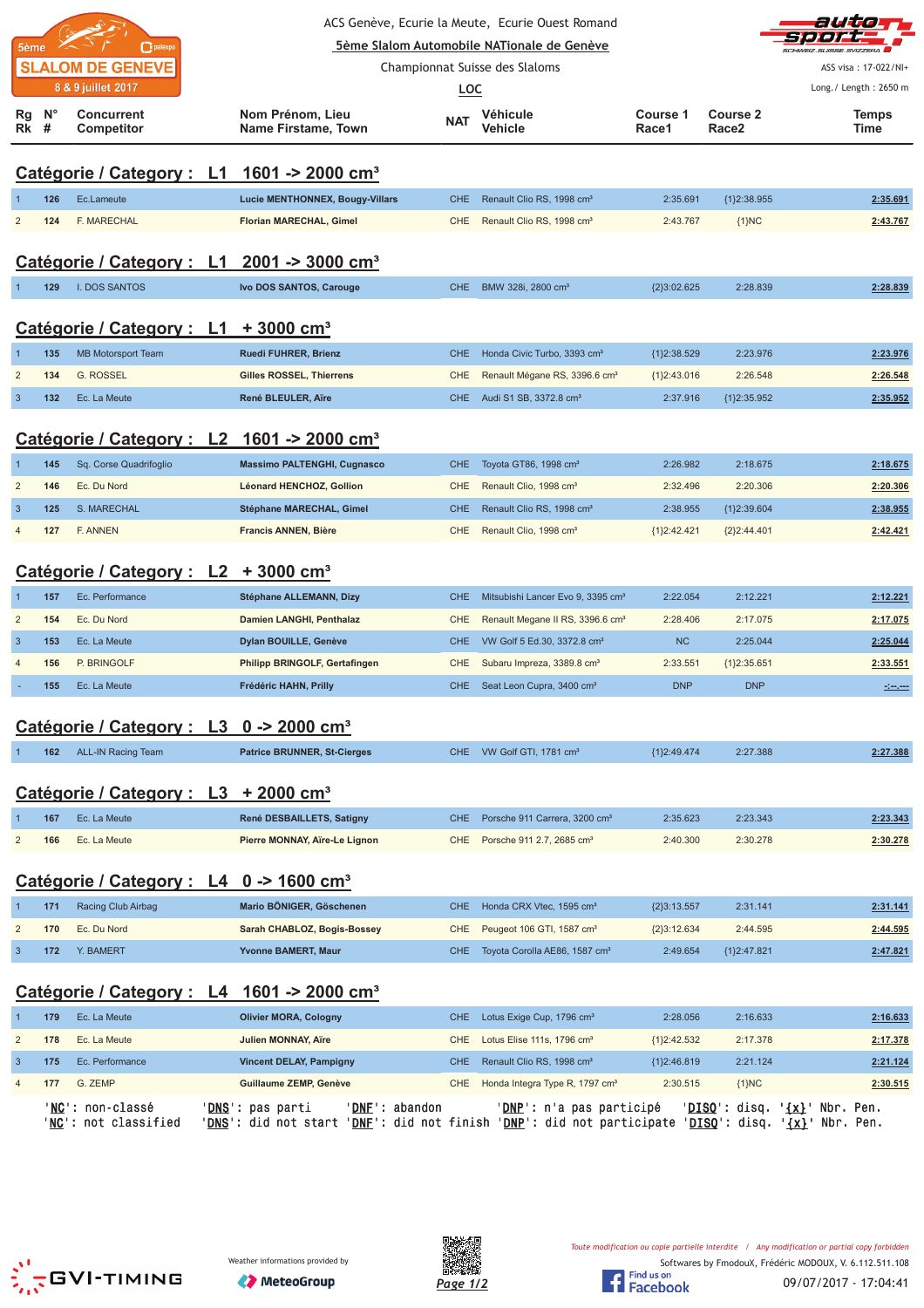| 8 & 9 juillet 2017<br>Rg<br>$N^{\circ}$<br>Concurrent<br><b>Rk</b> #<br><b>Competitor</b> | Nom Prénom, Lieu<br>Name Firstame, Town | <u>LOC</u><br><b>NAT</b> | Véhicule<br><b>Vehicle</b>                                                                                                       | Course 2<br>Course 1<br>Race1<br>Race <sub>2</sub> |  | Long./ Length: 2650 m<br><b>Temps</b><br>Time                           |
|-------------------------------------------------------------------------------------------|-----------------------------------------|--------------------------|----------------------------------------------------------------------------------------------------------------------------------|----------------------------------------------------|--|-------------------------------------------------------------------------|
| <b>SLALOM DE GENEVE</b>                                                                   |                                         |                          | ACS Genève, Ecurie la Meute, Ecurie Ouest Romand<br>5ème Slalom Automobile NATionale de Genève<br>Championnat Suisse des Slaloms |                                                    |  | auto<br><b>Sport</b><br>SCHWEIZ SUISSE SVIZZEDA<br>ASS visa: 17-022/NI+ |

# **Catégorie / Category : L4 + 2000 cm³**

|                | 183 | Ec. La Meute                                     | <b>François CUANY, Bougy-Villars</b>                                                                 | CHE.       | Lotus Exige V6 Cup, 5875.2 cm <sup>3</sup>                            | 2:25.831      | 2:11.029                         | 2:11.029                                        |
|----------------|-----|--------------------------------------------------|------------------------------------------------------------------------------------------------------|------------|-----------------------------------------------------------------------|---------------|----------------------------------|-------------------------------------------------|
| 2              | 182 | Ec. Fun Racing                                   | Steve ANGLADE, Aire                                                                                  | CHE.       | Subaru Impreza STI, 3389.8 cm <sup>3</sup>                            | 2:30.856      | 2:15.740                         | 2:15.740                                        |
| -3             | 181 | C. MARECHAL                                      | <b>Christophe MARECHAL, Gimel</b>                                                                    | CHE.       | Renault Megane R26R, 3400 cm <sup>3</sup>                             | ${1}2:39.662$ | 2:18.010                         | 2:18.010                                        |
| $\overline{4}$ | 184 | Ec. Performence                                  | <b>Vincent SCHOPFER, Senarclens</b>                                                                  | CHE.       | Mitsubishi Lancer Evo 9, 3395 cm <sup>3</sup>                         | 2:36.270      | {1}2:21.997                      | 2:21.997                                        |
| $-5$           | 128 | <b>J. SEMONIN</b>                                | Jean-Pierre SEMONIN, Bellegarde s/Valserin                                                           | <b>CHE</b> | Peugeot 208 GTi 30th, 2716.6 cm <sup>3</sup>                          | 2:46.685      | 2:32.414                         | 2:32.414                                        |
|                |     | ' <b>NC':</b> non-classé<br>'NC': not classified | 'DNS': pas parti<br>'DNF': abandon<br>' <b>DNS':</b> did not start<br>' <b>DNF</b> ': did not finish |            | ' <mark>DNP</mark> ': n'a pas participé<br>'DNP': did not participate |               | $'DISO':$ disq.<br>'DISO': disq. | $\{x\}$<br>Nbr.<br>Pen.<br>$\{x\}$<br>Nbr. Pen. |

 **!" # \$% &**





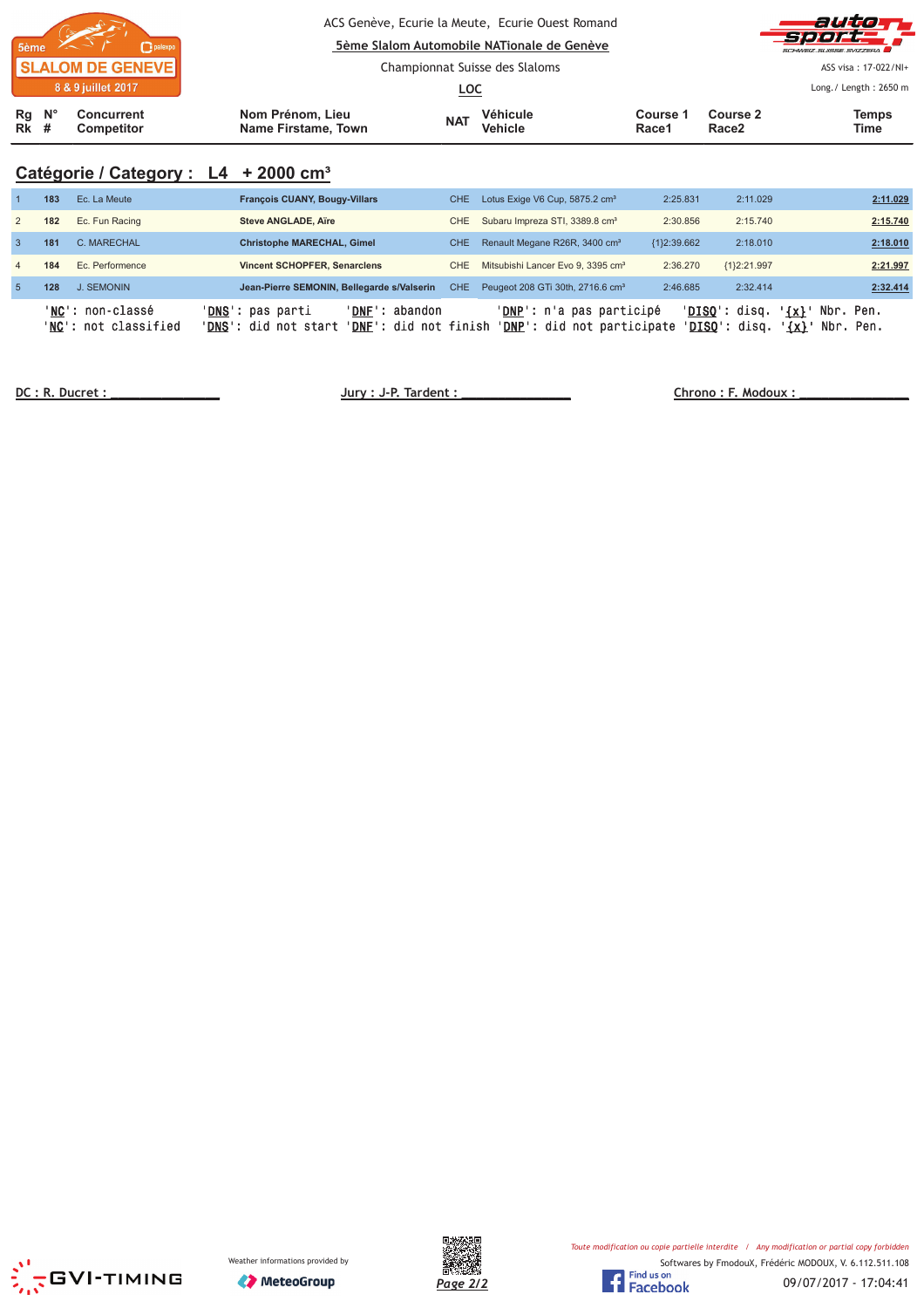

#### ACS Genève, Ecurie la Meute, Ecurie Ouest Romand



Championnat Suisse des Slaloms



ASS visa: 17-022/NI+

|                         |                    | 8 & 9 juillet 2017 |                                               |                                             | <b>Scratch NAT</b> |                                             |                   |                                                 | Long./ Length: 2650 m |
|-------------------------|--------------------|--------------------|-----------------------------------------------|---------------------------------------------|--------------------|---------------------------------------------|-------------------|-------------------------------------------------|-----------------------|
| Rg<br>Rk                | Grp                | N°<br>#            | <b>Concurrent</b><br>Competitor               | Nom Prénom, Lieu<br>Name Firstname, Town    | <b>NAT</b>         | Véhicule<br>Vehicle                         | Course 1<br>Race1 | <b>Course 2</b><br>Race <sub>2</sub>            | Temps<br>Time         |
| $\mathbf{1}$            | E <sub>2</sub> -SS | 18                 | Autersa Racing Team                           | <b>MAURER Marcel, Längenbühl</b>            | <b>CHE</b>         | Formel Renault Midland, 2000 cm             | 2:05.192          | 1:58.365                                        | 1:58.365              |
| $\overline{\mathbf{c}}$ | E1                 | 91                 | <b>MB Motorsport Team</b>                     | <b>BÜRKI Martin, Uetendorf</b>              | <b>CHE</b>         | MB Polo, 1600 cm <sup>3</sup>               | 2:03.918          | ${1}2:23.551$                                   | 2:03.918              |
| $\sqrt{3}$              | E1                 | 95                 | Autersa Racing Team                           | <b>WITTWER Daniel, Forst</b>                | CHE                | VW Golf 1 DWT, 1986 cm <sup>3</sup>         | 2:06.166          | 2:11.870                                        | 2:06.166              |
| 4                       | E1                 | 96                 | <b>ACS</b>                                    | <b>FLAMMER Patrick, Glarus</b>              | <b>CHE</b>         | Suzuki Swift Evo 2000, 1998 cm <sup>3</sup> | 2:07.226          | 2:12.509                                        | 2:07.226              |
| $\sqrt{5}$              | E <sub>2</sub> -SS | 19                 | Racing Club Airbag                            | <b>EGLI Philip, Rombach</b>                 | <b>CHE</b>         | Dallara F394 Opel, 1998 cm <sup>3</sup>     | 2:08.141          | <b>NC</b>                                       | 2:08.141              |
| 6                       | E1                 | 115                | <b>ACS</b>                                    | <b>MÄCHLER Albin, Wangen</b>                | <b>CHE</b>         | BMW M2, 5064 cm <sup>3</sup>                | 2:08.224          | ${2}$ 2:38.959                                  | 2:08.224              |
| $\overline{7}$          | E1                 | 87                 | Autersa Racing Team                           | <b>BURRI Stephan, Milken</b>                | <b>CHE</b>         | VW Polo, 1600 cm <sup>3</sup>               | 2:08.578          | <b>DNS</b>                                      | 2:08.578              |
| 8                       | E2-SC              | 6                  | Gruyère Racing Team                           | <b>VON SIEBENTHAL Yannick, Aigle</b>        | <b>CHE</b>         | Jema Evo TDS, 998 cm <sup>3</sup>           | 2:14.043          | 2:10.110                                        | 2:10.110              |
| $\boldsymbol{9}$        | E <sub>1</sub>     | 90                 | <b>MB Motorsport Team</b>                     | <b>BÜRKI Mike, Uetendorf</b>                | <b>CHE</b>         | MB Polo II, 1600 cm <sup>3</sup>            | 2:11.127          | <b>DNS</b>                                      | <u>2:11.127</u>       |
| 10                      | IS                 | 73                 | Autersa Racing Team                           | <b>ZBINDEN Michael, Wattenwil</b>           | CHE                | Opel Kadett C, 2498 cm <sup>3</sup>         | 2:11.191          | 2:29.462                                        | <u>2:11.191</u>       |
| 11                      | <b>IS</b>          | 72                 | Sägesser Motorsport                           | <b>BURRI Rolf, Ruswil</b>                   | CHE                | Opel Kadett C, 2486 cm <sup>3</sup>         | 2:12.144          | <b>DNS</b>                                      | 2:12.144              |
| 12                      | N/ISN/             | 40                 | Ec. Des Ordons                                | <b>PICARD Anthony, Sonvilier</b>            | <b>CHE</b>         | Mitsubishi Lancer Evo X, 3396.6 c           | 2:13.116          | ${1}2:27.591$                                   | 2:13.116              |
| 13                      | IS                 | 76                 | <b>Stadler Motorsport</b>                     | <b>BÜETIGER Paul, Lohn-Ammannsegg</b>       | <b>CHE</b>         | Porsche GT3 Cup, 3600 cm <sup>3</sup>       | 2:13.671          | <b>NC</b>                                       | 2:13.671              |
| 14                      | E <sub>2</sub> -SS | 16                 | M. ZIMMERMANN                                 | ZIMMERMANN Marc, Romainmôtier               | <b>CHE</b>         | Tatuus, 1998 cm <sup>3</sup>                | 2:13.821          | ${2}2:25.109$                                   | 2:13.821              |
| 15                      | IS                 | 61                 | <b>MB Motorsport Team</b>                     | <b>RUESCH Thomas, Kölliken</b>              | <b>CHE</b>         | Renault Clio Cup, 2000 cm <sup>3</sup>      | 2:14.211          | <b>DNS</b>                                      | 2:14.211              |
| 16                      | E1                 | 94                 | <b>ACS</b>                                    | <b>WITTWER Martin, Forst</b>                | <b>CHE</b>         | Peugeot 205 GTI, 1998 cm <sup>3</sup>       | 2:14.258          | 2:25.071                                        | 2:14.258              |
| 17                      | E <sub>2</sub> -SS | 15                 | <b>Chablais Racing Team</b>                   | <b>PLANCHAMP Didier, Vionnaz</b>            | <b>CHE</b>         | Tatuus Formule Renault, 1998 cm             | 2:14.386          | <b>DNS</b>                                      | 2:14.386              |
| 18                      | E <sub>2</sub> -SS | 10                 | S. PIERROZ                                    | PIERROZ Sabrina, Sion                       | <b>CHE</b>         | Arcobaleno Formule Europe, 139              | ${1}2:23.512$     | 2:14.517                                        | 2:14.517              |
| 19                      | E1                 | 114                | Ec. Du Nord                                   | <b>MILLIQUET Cédric, Pully</b>              | <b>CHE</b>         | Mitsubishi EVO, 3400 cm <sup>3</sup>        | 2:14.608          | <b>DNS</b>                                      | 2:14.608              |
| 20                      | IS                 | 67                 | Racing Club Airbag                            | <b>EGGERTSWYLER Thierry, St-Silverster</b>  | <b>CHE</b>         | Peugeot 405 Mi16, 1997 cm <sup>3</sup>      | 2:15.412          | <b>DNS</b>                                      | 2:15.412              |
| 21                      | E1                 | 100                | A. RIBEIRO                                    | <b>RIBEIRO Alexandre, Orbe</b>              | <b>CHE</b>         | VW Golf 1 16v, 1984 cm <sup>3</sup>         | 2:15.443          | <b>DNS</b>                                      | 2:15.443              |
| 22                      | E1                 | 97                 | Ec. Du Nord                                   | <b>BOMBARDIER Alain, Orbe</b>               | <b>CHE</b>         | Renault Clio 3 Cup, 1998 cm <sup>3</sup>    | 2:15.957          | <b>DNS</b>                                      | 2:15.957              |
| 23                      | IS                 | 62                 | Sägesser Motorsport                           | <b>MEIER Gilbert, Rudolfstetten</b>         | <b>CHE</b>         | Honda Integra GIS, 1800 cm <sup>3</sup>     | 2:16.233          | 2:22.587                                        | 2:16.233              |
| 24                      | E <sub>2</sub> -SS | 14                 | Ec. 13 étoiles                                | DUFAUX Jean-Jacques, Rheinfelden            | <b>CHE</b>         | Martini MK45, 2000 cm <sup>3</sup>          | 2:16.731          | <b>DNS</b>                                      | 2:16.731              |
| 25                      | E1                 | 99                 | Ec. Du Nord                                   | <b>RANDIN Michel, Mervelier</b>             | <b>CHE</b>         | Renault Clio Cup, 1998 cm <sup>3</sup>      | 2:17.501          | ${1}2:32.532$                                   | 2:17.501              |
| 26                      | E1                 | 88                 | S. WEIBEL                                     | <b>WEIBEL Samuel, Rumisberg</b>             | <b>CHE</b>         | Honda Civic VTi, 1595 cm <sup>3</sup>       | 2:19.399          | 2:27.207                                        | 2:19.399              |
| 27                      | IS.                | 66                 | A. BOCHEZ                                     | <b>BOCHEZ Alexandre, Crans-près-Céligny</b> | <b>CHE</b>         | VW Golf 1 GTI, 1985 cm <sup>3</sup>         | 2:19.475          | <b>DNS</b>                                      | 2:19.475              |
| 28                      | <b>SSC</b>         | 30                 | <b>MB Motorsport Team</b>                     | <b>MÜRNER Pierre, Reichenbach</b>           | <b>CHE</b>         | Porsche 991 GT3, 3800 cm <sup>3</sup>       | 2:19.815          | 2:27.934                                        | 2:19.815              |
| 29                      | <b>IS</b>          | 68                 | <b>Squadra Sport Prestige</b>                 | <b>BERING Michael, Le Locle</b>             | <b>CHE</b>         | Honda Civic, 1998 cm <sup>3</sup>           | {1}2:20.029       | 2:20.604                                        | 2:20.029              |
| 30                      | E1                 | 83                 | Equipe Bernoise                               | <b>BUCHSER Marc, Reitnau</b>                | CHE                | VW Polo, 1400 cm <sup>3</sup>               | ${1}2:20.534$     | <b>DNS</b>                                      | 2:20.534              |
| 31                      | E1                 | 84                 | <b>ACS</b>                                    | <b>HELM Andreas, Otelfingen</b>             | CHE.               | Suzuki Swift RS, 1298 cm <sup>3</sup>       | 2:20.740          | ${1}2:39.424$                                   | 2:20.740              |
| 32                      | E1                 | 104                | Ec. Des Ordons                                | PETIGNAT Lionel, Undervelier                | CHE                | Peugeot 309 GTI, 1998 cm <sup>3</sup>       | 2:20.987          | 2:41.215                                        | 2:20.987              |
| 33                      | N/ISN/             | 35                 | I. BRANTSCHEN                                 | <b>BRANTSCHEN Iwan, Randa</b>               | CHE                | Renault Clio, 1998 cm <sup>3</sup>          | 2:23.282          | 2:29.791                                        | 2:23.282              |
| 34                      | E1                 | 81                 | M. SCHWEIZER                                  | <b>SCHWEIZER Markus, Rüti</b>               | CHE                | Trabant 1300 S, 1299 cm <sup>3</sup>        | 2:23.345          | 2:36.424                                        | 2:23.345              |
| 35                      | IS                 | 57                 | Team VWF                                      | <b>OULEVAY Roger, Chavornay</b>             | CHE                | VW Golf 1, 1600 cm <sup>3</sup>             | 2:23.702          | 2:34.753                                        | 2:23.702              |
| 36                      | <b>IS</b>          | 64                 | O. BOCHEZ                                     | <b>BOCHEZ Olivier, Crans-près-Céligny</b>   | <b>CHE</b>         | VW Golf 1 GTI, 1985 cm <sup>3</sup>         | 2:23.884          | <b>DNS</b>                                      | 2:23.884              |
| 37                      | E1                 | 117                | Ec. Basilisk                                  | <b>IANNIELLO Bruno, Nunningen</b>           | <b>CHE</b>         | Lancia Delta S4, 3349 cm <sup>3</sup>       | {1}2:24.316       | ${1}2:28.560$                                   | 2:24.316              |
| 38                      | <b>IS</b>          | 63                 | R. SCHERRER                                   | <b>SCHERRER Ruth, Lachen</b>                | <b>CHE</b>         | BMW 318is, 1796 cm <sup>3</sup>             | 2:25.462          | <b>NC</b>                                       | 2:25.462              |
| 39                      | E1                 | 89                 | MB Motorsport Team                            | <b>GFELLER Heinz, Noflen</b>                | CHE                | Ford Fiesta ST, 1596 cm <sup>3</sup>        | ${1}2:29.771$     | 2:26.190                                        | 2:26.190              |
| 40                      | E1                 | 102                | A. ERNST                                      | <b>ERNST Aurélien, La Sarraz</b>            | CHE                | Renault Clio RS, 1998 cm <sup>3</sup>       | 2:26.809          | <b>DNF</b>                                      | 2:26.809              |
| 41                      | E1                 | 107                | Team VWF                                      | <b>WEBER Damien, Yverdon-les-Bains</b>      | <b>CHE</b>         | BMW 323i, 2990 cm <sup>3</sup>              | NC                | 2:27.192                                        | 2:27.192              |
| 42                      | SuperS 27          |                    | RCU Untertoggenburg                           | <b>EISENBART Peter, Jonschwil</b>           | <b>CHE</b>         | Ford Escort Cosworth, 3397 cm <sup>3</sup>  | 2:27.879          | <b>DNS</b>                                      | 2:27.879              |
| 43                      | IS.                | 65                 | M. BOCHEZ                                     | <b>BOCHEZ Mikael, Crans-près-Céligny</b>    | <b>CHE</b>         | VW Golf 1 GTI, 1985 cm <sup>3</sup>         | 2:27.992          | <b>DNS</b>                                      | 2:27.992              |
| 44                      | E1                 | 101                | Ec. Fun Racing                                | <b>JOSEPH Christian, Le Brassus</b>         | <b>CHE</b>         | Opel Kadett GSI 16v, 1998 cm <sup>3</sup>   | 2:29.536          | <b>DNS</b>                                      | 2:29.536              |
| 45                      | IS.                | 53                 | K. JEANNERET                                  | <b>JEANNERET Kilian, Semsales</b>           | CHE                | VW Polo, 1300 cm <sup>3</sup>               | 2:30.212          | 2:42.192                                        | 2:30.212              |
|                         | N/ISN/             | 32                 | Equipe Bernoise                               | <b>WALTHER Thomas, Kräiligen</b>            | CHE                | Citroën Saxo, 1587 cm <sup>3</sup>          | 2:31.374          | 2:35.659                                        |                       |
| 46<br>47                | N/ISN/             | 33                 | M. ZURKINDEN                                  | <b>ZURKINDEN Mathieu, Nuvilly</b>           | CHE                | Peugeot 106, 1587 cm <sup>3</sup>           | 2:31.802          | 2:38.002                                        | 2:31.374              |
|                         |                    |                    |                                               |                                             |                    |                                             |                   |                                                 | 2:31.802              |
|                         |                    |                    | 'NC': non-classé<br>' <b>DNS</b> ': pas parti | 'DNF': abandon                              |                    | ' <u>DNP</u> ': n'a pas participé           |                   | ' <u>DISQ</u> ': disq. ' <u>{x}</u> ' Nbr. Pen. |                       |

'<u>NC</u>': not classified '<u>DN</u>

<u>S</u>': did not start '<u>DNF</u>': did not finish '<u>DNP</u>': did not participate '<u>DISQ</u>': disq. '<u>{x}</u>' Nbr. Pen.









Toute modification ou copie partielle interdite / Any modification or partial copy forbidden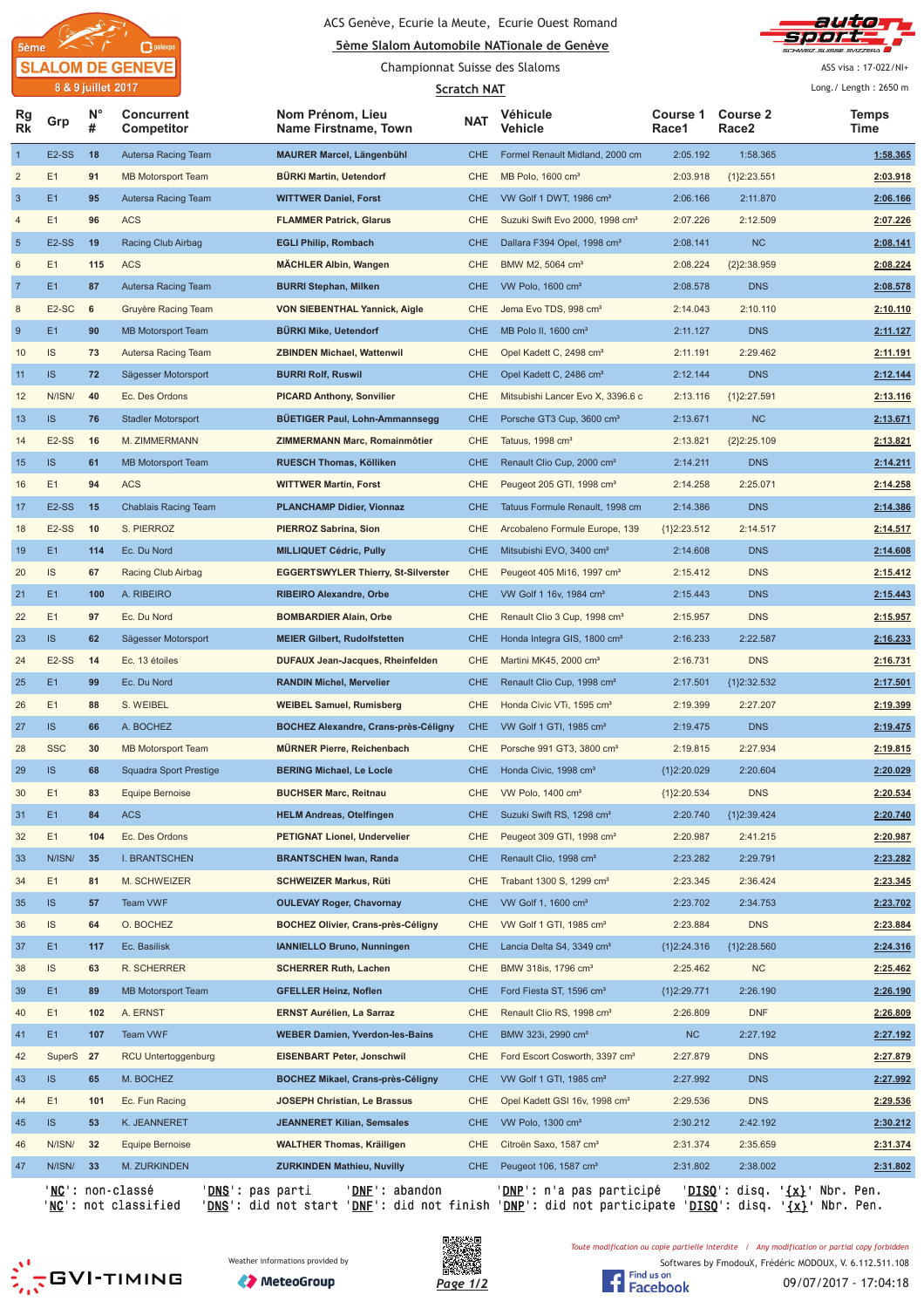

#### ACS Genève, Ecurie la Meute, Ecurie Ouest Romand **Sème Slalom Automobile NATionale de Genève**

Championnat Suisse des Slaloms



ASS visa: 17-022/NI+

|                 | 8 & 9 juillet 2017 |                  |                                             | <b>Scratch NAT</b>                                                                             |            |                                                                               |                   |                                      |                                                    |
|-----------------|--------------------|------------------|---------------------------------------------|------------------------------------------------------------------------------------------------|------------|-------------------------------------------------------------------------------|-------------------|--------------------------------------|----------------------------------------------------|
| Rg<br><b>Rk</b> | Grp                | $N^{\circ}$<br># | Concurrent<br>Competitor                    | Nom Prénom, Lieu<br><b>Name Firstname, Town</b>                                                | <b>NAT</b> | <b>Véhicule</b><br>Vehicle                                                    | Course 1<br>Race1 | <b>Course 2</b><br>Race <sub>2</sub> | <b>Temps</b><br>Time                               |
| 48              | E1                 | 86               | Y. PRISI                                    | PRISI Yannik, Hünibach                                                                         | CHE.       | Peugeot 106 S16, 1587 cm <sup>3</sup>                                         | 2:32.320          | 2:33.637                             | 2:32.320                                           |
| 49              | SuperS             | 24               | <b>MB Motorsport Team</b>                   | <b>SATTLER Sven, Mettmenstetten</b>                                                            | CHE        | Honda Integra Type R, 1797 cm <sup>3</sup>                                    | ${1}2:33.117$     | <b>DNS</b>                           | 2:33.117                                           |
| 50              | E1                 | 106              | Team VWF                                    | <b>DERIAZ Jean-Luc, Orbe</b>                                                                   | <b>CHE</b> | BMW 318i, 2494 cm <sup>3</sup>                                                | <b>NC</b>         | 2:34.406                             | 2:34.406                                           |
| 51              | A/ISA/R 47         |                  | A. FLURI                                    | <b>FLURI Andy, Lichtensteig</b>                                                                | <b>CHE</b> | Opel Astra F GSI 16v, 1998 cm <sup>3</sup>                                    | ${2}2:48.374$     | 2:35.030                             | 2:35.030                                           |
| 52              | N/ISN/             | 39               | <b>Equipe Bernoise</b>                      | <b>BETTSCHEN Beat, Reichenbach</b>                                                             | <b>CHE</b> | Mitsubishi Evo X, 3397 cm <sup>3</sup>                                        | <b>NC</b>         | 2:36.293                             | 2:36.293                                           |
| 53              | A/ISA/R 46         |                  | R. ANNEN                                    | <b>ANNEN Roland, Bière</b>                                                                     | <b>CHE</b> | Renault Clio, 1998 cm <sup>3</sup>                                            | {1}2:37.291       | 2:36.679                             | 2:36.679                                           |
| 54              | E1                 | 108              | Team VWF                                    | <b>CHIQUITA Jean-Paul, Orbe</b>                                                                | CHE.       | BMW 318is, 2494 cm <sup>3</sup>                                               | ${2}2:37.437$     | <b>DNS</b>                           | 2:37.437                                           |
| 55              | SuperS 23          |                  | RCU Untertoggenburg                         | KUHN Oski, Zürich                                                                              | <b>CHE</b> | Honda Integra Type R, 1797 cm <sup>3</sup>                                    | 2:37.706          | 2:42.294                             | 2:37.706                                           |
| 56              | A/ISA/R 44         |                  | V. MERLOTTI                                 | <b>MERLOTTI Vincent, Les Bayards</b>                                                           | <b>CHE</b> | Citroën Saxo VTS, 1587 cm <sup>3</sup>                                        | 2:39.418          | {1}3:03.467                          | 2:39.418                                           |
| 57              | N/ISN/             | 36               | Ec. Fun Racing                              | <b>AUBORT Patrick, Denezy</b>                                                                  | <b>CHE</b> | Renault Clio RS, 1998 cm <sup>3</sup>                                         | <b>NC</b>         | 2:40.585                             | 2:40.585                                           |
| 58              | <b>HIST</b>        | $\mathbf{1}$     | G. BITTO                                    | <b>BITTO Giuseppe, Mont-sur-Lausanne</b>                                                       | CHE.       | Autobiancchi A112, 1050 cm <sup>3</sup>                                       | 2:40.861          | 2:43.426                             | 2:40.861                                           |
| 59              | E <sub>1</sub>     | 109              | P. JAUNIN                                   | JAUNIN Pierre-André, Chexbres                                                                  | CHE.       | Alfa Romeo 75, 2491 cm <sup>3</sup>                                           | {2}2:52.197       | ${1}2:43.218$                        | 2:43.218                                           |
| 60              | E <sub>2</sub> -SS | 11               | R. HALDIMANN                                | <b>HALDIMANN Richard, Basel</b>                                                                | <b>CHE</b> | Formel Monza, 1100 cm <sup>3</sup>                                            | 2:51.047          | <b>DNS</b>                           | 2:51.047                                           |
| 61              | N/ISN/             | 38               | Ec. Fun Racing                              | <b>LAMOUDRU Sandrine, Grattavache</b>                                                          | CHE.       | Subaru Impreza, 3390 cm <sup>3</sup>                                          | 2:52.822          | ${2}3:12.842$                        | 2:52.822                                           |
|                 | $E2-SS$            | 9                | D. ZIMMERMANN                               | <b>ZIMMERMANN Denis, Romainmôtier</b>                                                          | <b>CHE</b> | Formule BMW, 1100 cm <sup>3</sup>                                             | ${1}NC$           | ${1}NC$                              | <u> 1959 - 19</u>                                  |
|                 | $E2-SS$            | 17               | Racing Club Airbag                          | <b>NEUHAUS Thomas, Windisch</b>                                                                | <b>CHE</b> | Tatuus Formel Renault, 1998 cm <sup>3</sup>                                   | ${1}NC$           | <b>DNS</b>                           | $\frac{1}{2}$                                      |
|                 | IS.                | 56               | <b>Equipe Bernoise</b>                      | <b>LANZ Andreas, Maur</b>                                                                      | <b>CHE</b> | Toyota Corolla AE86, 1600 cm <sup>3</sup>                                     | <b>DNP</b>        | <b>DNP</b>                           |                                                    |
|                 | E1                 | 82               | Sägesser Motorsport                         | <b>CERINI Michel, Steffisburg</b>                                                              | <b>CHE</b> | VW Polo, 1298 cm <sup>3</sup>                                                 | <b>DNP</b>        | <b>DNP</b>                           |                                                    |
|                 | ' NC '             |                  | non-classé<br>DNS':<br>'NC': not classified | ' DNF '<br>abandon<br>pas parti<br>' <b>DNS</b> ': did not start<br>$"DNF$ :<br>did not finish |            | ' <b>DNP</b> ': n'a pas participé<br>'DNP': did not participate 'DISQ': disq. | 'DISO':           | disa.                                | ' {x} '<br>Nbr. Pen.<br><u>'{x}</u> '<br>Nbr. Pen. |

 **! "# \$**





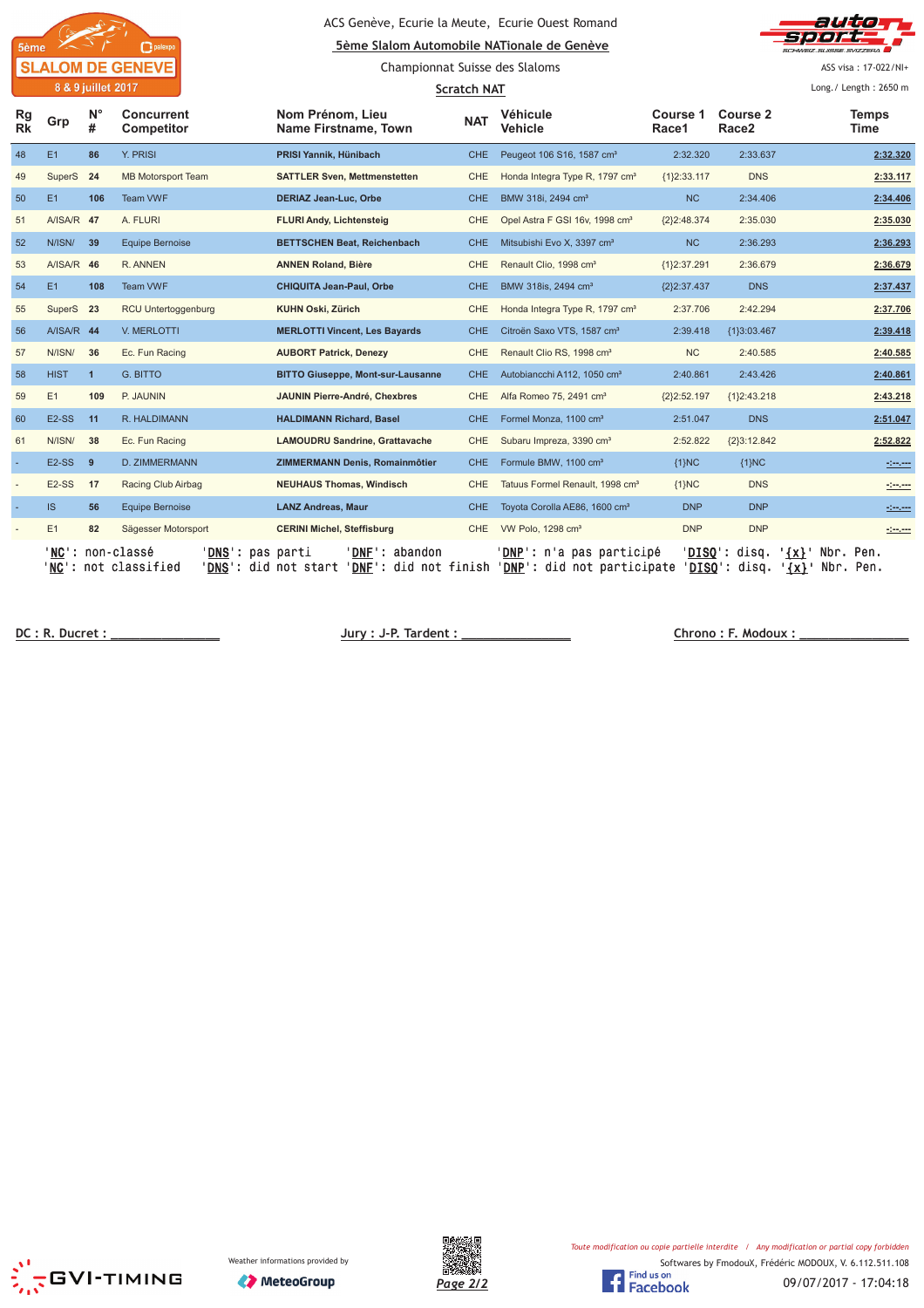

#### ACS Genève, Ecurie la Meute, Ecurie Ouest Romand



Championnat Suisse des Slaloms

sport ASS visa: 17-022/NI+

auto

 $\frac{1}{2}$ 

|                | 8 & 9 juillet 2017<br><b>Scratch LOC</b> |                  |                                                                       |                                                                                                                                |            |                                            |                          | Long./ Length: 2650 m                |                            |                      |
|----------------|------------------------------------------|------------------|-----------------------------------------------------------------------|--------------------------------------------------------------------------------------------------------------------------------|------------|--------------------------------------------|--------------------------|--------------------------------------|----------------------------|----------------------|
| Rg<br>Rk       | Grp                                      | $N^{\circ}$<br># | Concurrent<br>Competitor                                              | Nom Prénom, Lieu<br>Name Firstname, Town                                                                                       | <b>NAT</b> | Véhicule<br>Vehicle                        | <b>Course 1</b><br>Race1 | <b>Course 2</b><br>Race <sub>2</sub> |                            | <b>Temps</b><br>Time |
| $\overline{1}$ | L4                                       | 183              | Ec. La Meute                                                          | <b>CUANY François, Bougy-Villars</b>                                                                                           | <b>CHE</b> | Lotus Exige V6 Cup, 5875.2 cm <sup>3</sup> | 2:25.831                 | 2:11.029                             |                            | 2:11.029             |
| $\overline{2}$ | L2                                       | 157              | Ec. Performance                                                       | <b>ALLEMANN Stéphane, Dizy</b>                                                                                                 | <b>CHE</b> | Mitsubishi Lancer Evo 9, 3395 cm           | 2:22.054                 | 2:12.221                             |                            | 2:12.221             |
| $\mathbf{3}$   | L4                                       | 182              | Ec. Fun Racing                                                        | <b>ANGLADE Steve, Aïre</b>                                                                                                     | <b>CHE</b> | Subaru Impreza STI, 3389.8 cm <sup>3</sup> | 2:30.856                 | 2:15.740                             |                            | 2:15.740             |
| $\overline{4}$ | L4                                       | 179              | Ec. La Meute                                                          | <b>MORA Olivier, Cologny</b>                                                                                                   | <b>CHE</b> | Lotus Exige Cup, 1796 cm <sup>3</sup>      | 2:28.056                 | 2:16.633                             |                            | 2:16.633             |
| $\overline{5}$ | L2                                       | 154              | Ec. Du Nord                                                           | <b>LANGHI Damien, Penthalaz</b>                                                                                                | <b>CHE</b> | Renault Megane II RS, 3396.6 cm            | 2:28.406                 | 2:17.075                             |                            | 2:17.075             |
| $\,6\,$        | L4                                       | 178              | Ec. La Meute                                                          | <b>MONNAY Julien, Aïre</b>                                                                                                     | CHE        | Lotus Elise 111s, 1796 cm <sup>3</sup>     | {1}2:42.532              | 2:17.378                             |                            | 2:17.378             |
| $\overline{7}$ | L4                                       | 181              | C. MARECHAL                                                           | <b>MARECHAL Christophe, Gimel</b>                                                                                              | <b>CHE</b> | Renault Megane R26R, 3400 cm <sup>3</sup>  | {1}2:39.662              | 2:18.010                             |                            | 2:18.010             |
| $\,$ 8         | L2                                       | 145              | Sq. Corse Quadrifoglio                                                | <b>PALTENGHI Massimo, Cugnasco</b>                                                                                             | <b>CHE</b> | Toyota GT86, 1998 cm <sup>3</sup>          | 2:26.982                 | 2:18.675                             |                            | 2:18.675             |
| 9              | L2                                       | 146              | Ec. Du Nord                                                           | <b>HENCHOZ Léonard, Gollion</b>                                                                                                | <b>CHE</b> | Renault Clio, 1998 cm <sup>3</sup>         | 2:32.496                 | 2:20.306                             |                            | 2:20.306             |
| 10             | L4                                       | 175              | Ec. Performance                                                       | <b>DELAY Vincent, Pampigny</b>                                                                                                 | <b>CHE</b> | Renault Clio RS, 1998 cm <sup>3</sup>      | ${1}2:46.819$            | 2:21.124                             |                            | 2:21.124             |
| 11             | L4                                       | 184              | Ec. Performence                                                       | <b>SCHOPFER Vincent, Senarclens</b>                                                                                            | <b>CHE</b> | Mitsubishi Lancer Evo 9, 3395 cm           | 2:36.270                 | {1}2:21.997                          |                            | 2:21.997             |
| 12             | L <sub>3</sub>                           | 167              | Ec. La Meute                                                          | <b>DESBAILLETS René, Satigny</b>                                                                                               | CHE        | Porsche 911 Carrera, 3200 cm <sup>3</sup>  | 2:35.623                 | 2:23.343                             |                            | 2:23.343             |
| 13             | L1                                       | 135              | <b>MB Motorsport Team</b>                                             | <b>FUHRER Ruedi, Brienz</b>                                                                                                    | <b>CHE</b> | Honda Civic Turbo, 3393 cm <sup>3</sup>    | {1}2:38.529              | 2:23.976                             |                            | 2:23.976             |
| 14             | L2                                       | 153              | Ec. La Meute                                                          | <b>BOUILLE Dylan, Genève</b>                                                                                                   | <b>CHE</b> | VW Golf 5 Ed.30, 3372.8 cm <sup>3</sup>    | NC                       | 2:25.044                             |                            | 2:25.044             |
| 15             | L1                                       | 134              | G. ROSSEL                                                             | <b>ROSSEL Gilles, Thierrens</b>                                                                                                | <b>CHE</b> | Renault Mégane RS, 3396.6 cm <sup>3</sup>  | ${1}2:43.016$            | 2:26.548                             |                            | 2:26.548             |
| 16             | L <sub>3</sub>                           | 162              | <b>ALL-IN Racing Team</b>                                             | <b>BRUNNER Patrice, St-Cierges</b>                                                                                             | <b>CHE</b> | VW Golf GTI, 1781 cm <sup>3</sup>          | ${1}2:49.474$            | 2:27.388                             |                            | 2:27.388             |
| 17             | L1                                       | 129              | <b>I. DOS SANTOS</b>                                                  | <b>DOS SANTOS Ivo, Carouge</b>                                                                                                 | <b>CHE</b> | BMW 328i, 2800 cm <sup>3</sup>             | ${2}3:02.625$            | 2:28.839                             |                            | 2:28.839             |
| 18             | L <sub>3</sub>                           | 166              | Ec. La Meute                                                          | <b>MONNAY Pierre, Aïre-Le Lignon</b>                                                                                           | <b>CHE</b> | Porsche 911 2.7, 2685 cm <sup>3</sup>      | 2:40.300                 | 2:30.278                             |                            | 2:30.278             |
| 19             | L4                                       | 177              | G. ZEMP                                                               | <b>ZEMP Guillaume, Genève</b>                                                                                                  | <b>CHE</b> | Honda Integra Type R, 1797 cm <sup>3</sup> | 2:30.515                 | ${1}NC$                              |                            | 2:30.515             |
| 20             | L4                                       | 171              | Racing Club Airbag                                                    | <b>BÖNIGER Mario, Göschenen</b>                                                                                                | <b>CHE</b> | Honda CRX Vtec, 1595 cm <sup>3</sup>       | ${2}3:13.557$            | 2:31.141                             |                            | 2:31.141             |
| 21             | L4                                       | 128              | <b>J. SEMONIN</b>                                                     | SEMONIN Jean-Pierre, Bellegarde s/Vals                                                                                         | <b>CHE</b> | Peugeot 208 GTi 30th, 2716.6 cm            | 2:46.685                 | 2:32.414                             |                            | 2:32.414             |
| 22             | L2                                       | 156              | P. BRINGOLF                                                           | <b>BRINGOLF Philipp, Gertafingen</b>                                                                                           | CHE        | Subaru Impreza, 3389.8 cm <sup>3</sup>     | 2:33.551                 | ${1}2:35.651$                        |                            | 2:33.551             |
| 23             | L1                                       | 126              | Ec.Lameute                                                            | <b>MENTHONNEX Lucie, Bougy-Villars</b>                                                                                         | <b>CHE</b> | Renault Clio RS, 1998 cm <sup>3</sup>      | 2:35.691                 | ${1}2:38.955$                        |                            | 2:35.691             |
| 24             | L1                                       | 132              | Ec. La Meute                                                          | <b>BLEULER René, Aïre</b>                                                                                                      | <b>CHE</b> | Audi S1 SB, 3372.8 cm <sup>3</sup>         | 2:37.916                 | ${1}2:35.952$                        |                            | 2:35.952             |
| 25             | L2                                       | 125              | S. MARECHAL                                                           | <b>MARECHAL Stéphane, Gimel</b>                                                                                                | <b>CHE</b> | Renault Clio RS, 1998 cm <sup>3</sup>      | 2:38.955                 | ${1}2:39.604$                        |                            | 2:38.955             |
| 26             | L2                                       | 127              | F. ANNEN                                                              | <b>ANNEN Francis, Bière</b>                                                                                                    | <b>CHE</b> | Renault Clio, 1998 cm <sup>3</sup>         | ${1}2:42.421$            | ${2}2:44.401$                        |                            | 2:42.421             |
| 27             | L1                                       | 124              | F. MARECHAL                                                           | <b>MARECHAL Florian, Gimel</b>                                                                                                 | <b>CHE</b> | Renault Clio RS, 1998 cm <sup>3</sup>      | 2:43.767                 | ${1}NC$                              |                            | 2:43.767             |
| 28             | L4                                       | 170              | Ec. Du Nord                                                           | <b>CHABLOZ Sarah, Bogis-Bossey</b>                                                                                             | <b>CHE</b> | Peugeot 106 GTI, 1587 cm <sup>3</sup>      | ${2}3:12.634$            | 2:44.595                             |                            | 2:44.595             |
| 29             | L4                                       | 172              | Y. BAMERT                                                             | <b>BAMERT Yvonne, Maur</b>                                                                                                     | <b>CHE</b> | Toyota Corolla AE86, 1587 cm <sup>3</sup>  | 2:49.654                 | ${1}2:47.821$                        |                            | 2:47.821             |
|                | L2                                       | 155              | Ec. La Meute                                                          | <b>HAHN Frédéric, Prilly</b>                                                                                                   | <b>CHE</b> | Seat Leon Cupra, 3400 cm <sup>3</sup>      | <b>DNP</b>               | <b>DNP</b>                           |                            | كمحت                 |
|                |                                          |                  | 'NC': non-classé<br>' <u>DNS</u> ': pas parti<br>'NC': not classified | ' <b>DNF</b> ': abandon<br>'DNS': did not start 'DNE': did not finish 'DNP': did not participate 'DISQ': disq. '{x}' Nbr. Pen. |            | ' <u>DNP</u> ': n'a pas participé          |                          | ' <u>DISQ</u> ': disq.               | $\{\mathbf{x}\}$ Nbr. Pen. |                      |

**! "# \$% &**





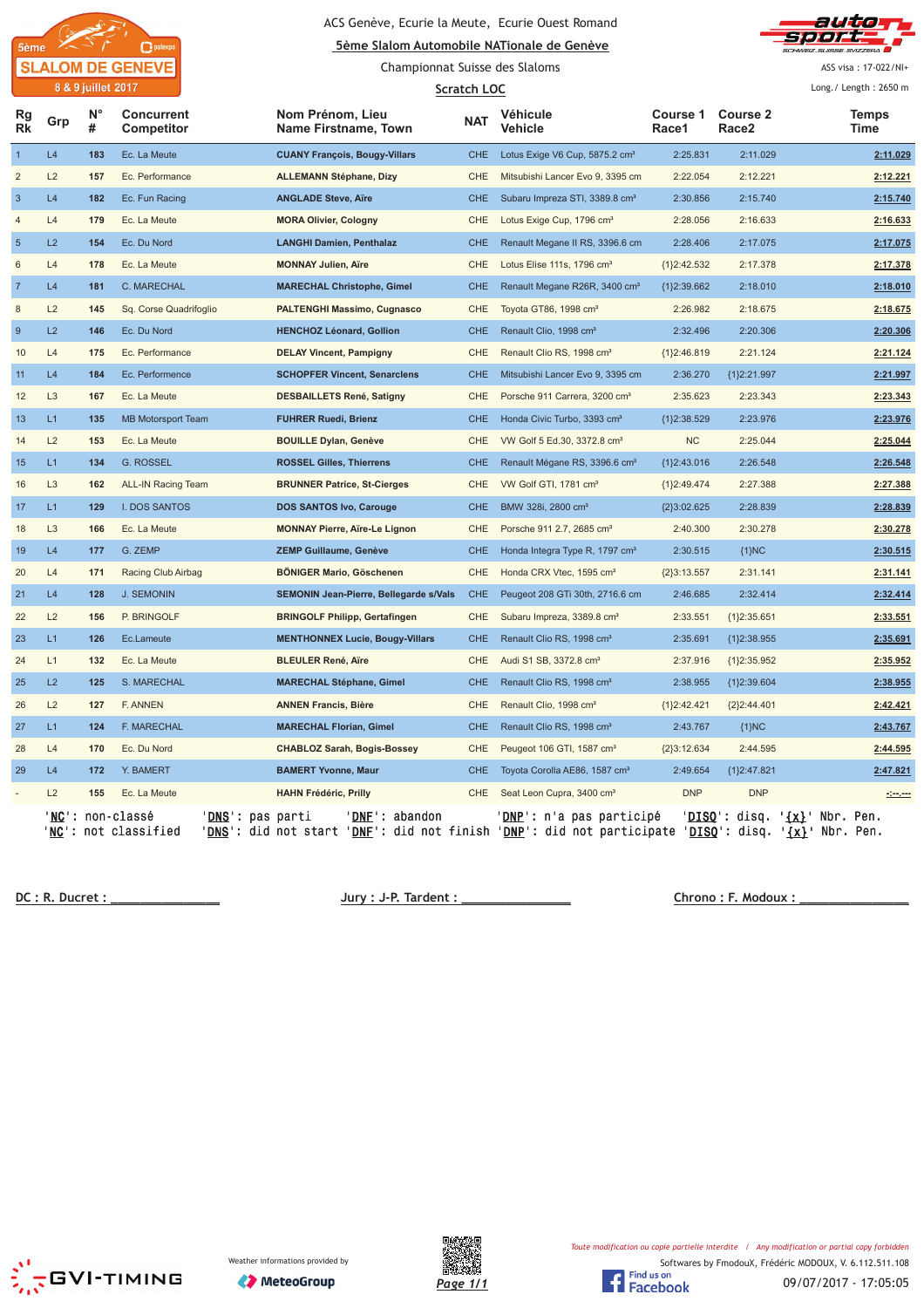| ACS Genève, Ecurie la Meute,  Ecurie Ouest Romand |                     |                                 |                                                                      |                   |                                            |                      |                      |                                                 | auto                   |
|---------------------------------------------------|---------------------|---------------------------------|----------------------------------------------------------------------|-------------------|--------------------------------------------|----------------------|----------------------|-------------------------------------------------|------------------------|
|                                                   | 5ème                | palexpo                         |                                                                      |                   | 5ème Slalom Automobile NATionale de Genève |                      |                      |                                                 | <b>CLICCE CLIZZEDA</b> |
|                                                   |                     | <b>SLALOM DE GENEVE</b>         |                                                                      |                   | Championnat Suisse des Slaloms             |                      |                      |                                                 | ASS visa: 17-022/NI+   |
|                                                   |                     | 8 & 9 juillet 2017              |                                                                      | <b>Essais NAT</b> |                                            |                      |                      |                                                 | Long./ Length: 2650 m  |
| Rg                                                | $N^{\circ}$<br>Rk # | <b>Concurrent</b><br>Competitor | Nom Prénom, Lieu<br>Name Firstame, Town                              | <b>NAT</b>        | Véhicule<br>Vehicle                        | Essai 1<br>Training1 | Essai 2<br>Training2 |                                                 | <b>Temps</b><br>Time   |
|                                                   |                     |                                 | Catégorie / Category : SuperSérie 0 -> 2000 cm <sup>3</sup>          |                   |                                            |                      |                      |                                                 |                        |
|                                                   | 24                  | <b>MB Motorsport Team</b>       | <b>Sven SATTLER, Mettmenstetten</b>                                  | <b>CHE</b>        | Honda Integra Type R, 1797 cm <sup>3</sup> | 2:22.970             | 2:21.450             |                                                 | 2:21.450               |
| $\overline{2}$                                    | 23                  | RCU Untertoggenburg             | Oski KUHN, Zürich                                                    | <b>CHE</b>        | Honda Integra Type R, 1797 cm <sup>3</sup> | 2:37.629             | 2:37.708             |                                                 | 2:37.629               |
|                                                   |                     |                                 | Catégorie / Category : SuperSérie + 2000 cm <sup>3</sup>             |                   |                                            |                      |                      |                                                 |                        |
|                                                   | 27                  | RCU Untertoggenburg             | Peter EISENBART, Jonschwil                                           | <b>CHE</b>        | Ford Escort Cosworth, 3397 cm <sup>3</sup> | 2:29.416             | 2:28.636             |                                                 | 2:28.636               |
|                                                   |                     |                                 | Catégorie / Category : SuperSérie Compétition + 2000 cm <sup>3</sup> |                   |                                            |                      |                      |                                                 |                        |
| 1                                                 | 30                  | <b>MB Motorsport Team</b>       | Pierre MÜRNER, Reichenbach                                           |                   | CHE Porsche 991 GT3, 3800 cm <sup>3</sup>  | 2:16.174             | 2:15.159             |                                                 | 2:15.159               |
|                                                   |                     | Catégorie / Category :          | N/ISN/R1<br>$0 - 1600$ cm <sup>3</sup>                               |                   |                                            |                      |                      |                                                 |                        |
|                                                   | 32                  | <b>Equipe Bernoise</b>          | Thomas WALTHER, Kräiligen                                            | <b>CHE</b>        | Citroën Saxo, 1587 cm <sup>3</sup>         | 2:28.760             | 2:26.855             |                                                 | 2:26.855               |
| $\overline{2}$                                    | 33                  | M. ZURKINDEN                    | <b>Mathieu ZURKINDEN, Nuvilly</b>                                    | <b>CHE</b>        | Peugeot 106, 1587 cm <sup>3</sup>          | 2:44.513             | 2:32.335             |                                                 | 2:32.335               |
|                                                   |                     | Catégorie / Category :          | N/ISN/R1<br>1601 -> 2000 cm <sup>3</sup>                             |                   |                                            |                      |                      |                                                 |                        |
|                                                   | 35                  | <b>I. BRANTSCHEN</b>            | Iwan BRANTSCHEN, Randa                                               | <b>CHE</b>        | Renault Clio, 1998 cm <sup>3</sup>         | 2:21.236             | 2:19.981             |                                                 | 2:19.981               |
| $\overline{c}$                                    | 36                  | Ec. Fun Racing                  | <b>Patrick AUBORT, Denezy</b>                                        | <b>CHE</b>        | Renault Clio RS, 1998 cm <sup>3</sup>      | 2:32.736             | 2:28.952             |                                                 | 2:28.952               |
|                                                   |                     | Catégorie / Category : N/ISN/R1 | $+2000$ cm <sup>3</sup>                                              |                   |                                            |                      |                      |                                                 |                        |
|                                                   | 40                  | Ec. Des Ordons                  | <b>Anthony PICARD, Sonvilier</b>                                     | <b>CHE</b>        | Mitsubishi Lancer Evo X, 3396.6 c          | 2:13.550             | 2:10.774             |                                                 | 2:10.774               |
| $\overline{2}$                                    | 39                  | <b>Equipe Bernoise</b>          | <b>Beat BETTSCHEN, Reichenbach</b>                                   | <b>CHE</b>        | Mitsubishi Evo X, 3397 cm <sup>3</sup>     | 2:22.265             | 2:19.733             |                                                 | 2:19.733               |
| $\mathbf{3}$                                      | 38                  | Ec. Fun Racing                  | Sandrine LAMOUDRU, Grattavache                                       | <b>CHE</b>        | Subaru Impreza, 3390 cm <sup>3</sup>       | 2:52.431             | 2:48.267             |                                                 | 2:48.267               |
|                                                   |                     |                                 | Catégorie / Category : A/ISA/R2/R3 0 -> 1600 cm <sup>3</sup>         |                   |                                            |                      |                      |                                                 |                        |
|                                                   |                     | 44 V. MERLOTTI                  | Vincent MERLOTTI, Les Bayards                                        |                   | CHE Citroën Saxo VTS, 1587 cm <sup>3</sup> | 2:41.819             | 2:35.688             |                                                 | 2:35.688               |
|                                                   |                     |                                 | Catégorie / Category : A/ISA/R2/R3 1601 -> 2000 cm <sup>3</sup>      |                   |                                            |                      |                      |                                                 |                        |
| -1                                                | 47                  | A. FLURI                        | Andy FLURI, Lichtensteig                                             | <b>CHE</b>        | Opel Astra F GSI 16v, 1998 cm <sup>3</sup> | 2:30.214             | 2:25.566             |                                                 | 2:25.566               |
| $\overline{2}$                                    | 46                  | R. ANNEN                        | <b>Roland ANNEN, Bière</b>                                           | <b>CHE</b>        | Renault Clio, 1998 cm <sup>3</sup>         | 2:59.573             | 2:27.319             |                                                 | 2:27.319               |
|                                                   |                     |                                 | Catégorie / Category : F2000 France 1601 -> 2000 cm <sup>3</sup>     |                   |                                            |                      |                      |                                                 |                        |
| $\mathbf{1}$                                      | 50                  | L. DAUPHIN                      | <b>Lionel DAUPHIN, Chevry</b>                                        | <b>FRA</b>        | VW Golf 16s, 1984 cm <sup>3</sup>          | 4:18.640             | 2:23.296             |                                                 | 2:23.296               |
|                                                   |                     |                                 | Catégorie / Category : InterSwiss 0 -> 1400 cm <sup>3</sup>          |                   |                                            |                      |                      |                                                 |                        |
| $\mathbf{1}$                                      | 53                  | K. JEANNERET                    | Kilian JEANNERET, Semsales                                           |                   | CHE VW Polo, 1300 cm <sup>3</sup>          | 2:29.504             | 2:28.094             |                                                 | 2:28.094               |
|                                                   |                     |                                 | Catégorie / Category : InterSwiss 1401 -> 1600 cm <sup>3</sup>       |                   |                                            |                      |                      |                                                 |                        |
|                                                   | 57                  | <b>Team VWF</b>                 | Roger OULEVAY, Chavornay                                             | <b>CHE</b>        | VW Golf 1, 1600 cm <sup>3</sup>            | 2:35.726             | 2:23.842             |                                                 | 2:23.842               |
|                                                   | 56                  | <b>Equipe Bernoise</b>          | Andreas LANZ, Maur                                                   | CHE               | Toyota Corolla AE86, 1600 cm <sup>3</sup>  | <b>DNF</b>           | <b>DNS</b>           |                                                 |                        |
|                                                   |                     | ' <mark>NC</mark> ': non-classé | 'DNE': abandon<br>' <u>DNS</u> ': pas parti                          |                   | ' <u>DNP</u> ': n'a pas participé          |                      |                      | ' <u>DISQ</u> ': disq. ' <u>{x}</u> ' Nbr. Pen. |                        |





'<u>NC</u>': not classified '<u>DNS</u>': did not start '<u>DNF</u>': did not finish '<u>DNP</u>': did not participate '<u>DISQ</u>': disq. '<u>{x}</u>' Nbr. Pen.

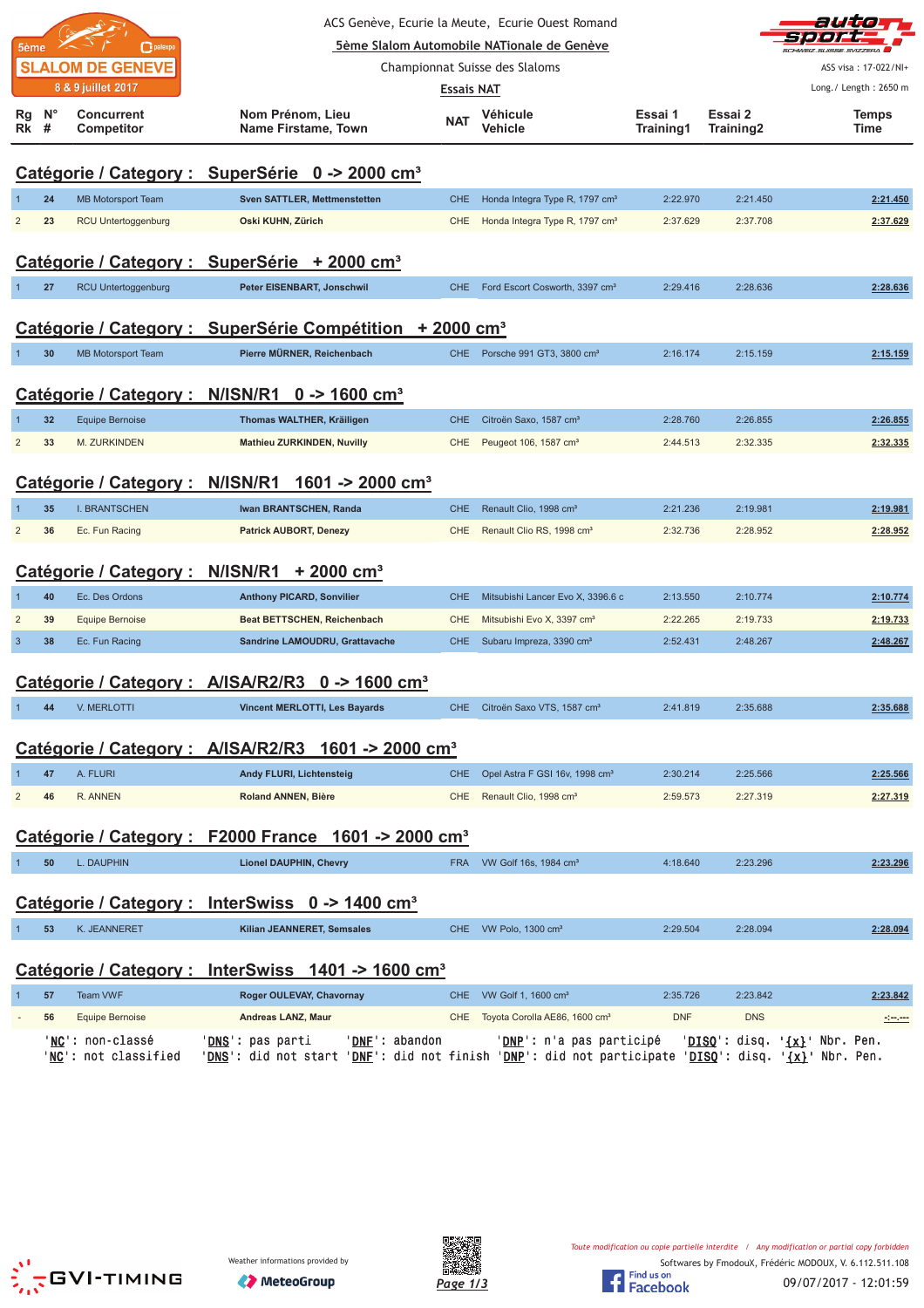|                            |  |                                 |                                         |                                | ACS Genève, Ecurie la Meute, Ecurie Ouest Romand<br>5ème Slalom Automobile NATionale de Genève |                      |                      | auto T<br><b>Sport T</b><br>SCHWEIZ SUISSE SVIZZEDA |
|----------------------------|--|---------------------------------|-----------------------------------------|--------------------------------|------------------------------------------------------------------------------------------------|----------------------|----------------------|-----------------------------------------------------|
| <b>SLALOM DE GENEVE</b>    |  |                                 |                                         | Championnat Suisse des Slaloms |                                                                                                |                      |                      | ASS visa: 17-022/NI+                                |
| 8 & 9 juillet 2017         |  |                                 |                                         | <b>Essais NAT</b>              |                                                                                                |                      |                      | Long./ Length: 2650 m                               |
| $Rg$ $N^{\circ}$<br>$Rk$ # |  | <b>Concurrent</b><br>Competitor | Nom Prénom, Lieu<br>Name Firstame, Town | <b>NAT</b>                     | Véhicule<br><b>Vehicle</b>                                                                     | Essai 1<br>Training1 | Essai 2<br>Training2 | <b>Temps</b><br>Time                                |

# **Catégorie / Category : InterSwiss 1601 -> 2000 cm³**

|                 | 68 | Squadra Sport Prestige    | Michael BERING, Le Locle             | CHE. | Honda Civic, 1998 cm <sup>3</sup>       | 2:10.296 | 2:10.140 | 2:10.140 |
|-----------------|----|---------------------------|--------------------------------------|------|-----------------------------------------|----------|----------|----------|
| $\overline{2}$  | 61 | <b>MB Motorsport Team</b> | Thomas RUESCH, Kölliken              | CHE. | Renault Clio Cup, 2000 cm <sup>3</sup>  | 2:13.992 | 2:13.751 | 2:13.751 |
| 3               | 67 | Racing Club Airbag        | Thierry EGGERTSWYLER, St-Silverster  | CHE. | Peugeot 405 Mi16, 1997 cm <sup>3</sup>  | 2:26.746 | 2:15.372 | 2:15.372 |
| $\overline{4}$  | 62 | Sägesser Motorsport       | Gilbert MEIER, Rudolfstetten         | CHE. | Honda Integra GIS, 1800 cm <sup>3</sup> | 2:17.195 | 2:17.469 | 2:17.195 |
| $5\overline{5}$ | 66 | A. BOCHEZ                 | Alexandre BOCHEZ, Crans-près-Céligny | CHE. | VW Golf 1 GTI, 1985 cm <sup>3</sup>     | 2:26.911 | 2:20.165 | 2:20.165 |
| 6               | 63 | R. SCHERRER               | <b>Ruth SCHERRER, Lachen</b>         | CHE. | BMW 318is, 1796 cm <sup>3</sup>         | 2:22.492 | 2:23.776 | 2:22.492 |
|                 | 64 | O. BOCHEZ                 | Olivier BOCHEZ, Crans-près-Céligny   | CHE. | VW Golf 1 GTI, 1985 cm <sup>3</sup>     | 7:41.024 | 2:28.298 | 2:28.298 |
| 8               | 65 | M. BOCHEZ                 | Mikael BOCHEZ, Crans-près-Céligny    | CHE. | VW Golf 1 GTI, 1985 cm <sup>3</sup>     | 2:33.244 | 2:28.331 | 2:28.331 |

### **Catégorie / Category : InterSwiss 2001 -> 3000 cm³**

| 72 | Sägesser Motorsport | <b>Rolf BURRI, Ruswil</b>  | CHE Opel Kadett C, 2486 cm <sup>3</sup> | 2:13.224 | 2:13.884 | 2:13.224 |
|----|---------------------|----------------------------|-----------------------------------------|----------|----------|----------|
| 73 | Autersa Racing Team | Michael ZBINDEN, Wattenwil | CHE Opel Kadett C, 2498 cm <sup>3</sup> | 2:13.360 | 2:16.132 | 2:13.360 |

# **Catégorie / Category : InterSwiss + 3000 cm³**

|  | Stadler Motorsport | Paul BÜETIGER, Lohn-Ammannsegg | CHE Porsche GT3 Cup, 3600 cm <sup>3</sup> | 2:17.532 | 2:17.239 | 2:17.239 |
|--|--------------------|--------------------------------|-------------------------------------------|----------|----------|----------|
|  |                    |                                |                                           |          |          |          |

### **Catégorie / Category : E1 0 -> 1400 cm³**

|                | 83 | Equipe Bernoise     | <b>Marc BUCHSER, Reitnau</b> | CHE VW Polo, 1400 cm <sup>3</sup>         | 2:15.313 | 2:10.827   | 2:10.827 |
|----------------|----|---------------------|------------------------------|-------------------------------------------|----------|------------|----------|
|                | 84 | <b>ACS</b>          | Andreas HELM, Otelfingen     | CHE Suzuki Swift RS, 1298 cm <sup>3</sup> | 2:24.630 | 2:21.537   | 2:21.537 |
|                | 81 | M. SCHWEIZER        | Markus SCHWEIZER, Rüti       | CHE Trabant 1300 S, 1299 cm <sup>3</sup>  | 2:26.370 | 2:56.337   | 2:26.370 |
| $\overline{4}$ | 82 | Sägesser Motorsport | Michel CERINI, Steffisburg   | CHE VW Polo, 1298 cm <sup>3</sup>         | 2:36.619 | <b>DNF</b> | 2:36.619 |

### **Catégorie / Category : E1 1401 -> 1600 cm³**

|                | 91 | <b>MB Motorsport Team</b> | Martin BÜRKI, Uetendorf      | CHE.             | MB Polo, 1600 cm <sup>3</sup>             | 2:10.424 | 2:07.644 | 2:07.644 |
|----------------|----|---------------------------|------------------------------|------------------|-------------------------------------------|----------|----------|----------|
| 2              | 90 | <b>MB Motorsport Team</b> | Mike BÜRKI, Uetendorf        | CHE              | MB Polo II, 1600 cm <sup>3</sup>          | 2:11.607 | 2:16.263 | 2:11.607 |
| 3              | 87 | Autersa Racing Team       | Stephan BURRI, Milken        | CHE.             | VW Polo, $1600 \text{ cm}^3$              | 2:14.104 | 2:12.476 | 2:12.476 |
| $\overline{4}$ | 88 | S. WEIBEL                 | Samuel WEIBEL, Rumisberg     | CHE              | Honda Civic VTi, 1595 cm <sup>3</sup>     | 2:20.259 | 2:29.952 | 2:20.259 |
| -5             | 89 | <b>MB Motorsport Team</b> | <b>Heinz GFELLER, Noflen</b> | CHE <sup>®</sup> | Ford Fiesta ST, 1596 cm <sup>3</sup>      | 2:21.408 | 2:24.107 | 2:21.408 |
| 6              | 86 | PRISI                     | Yannik PRISI, Hünibach       |                  | CHE Peugeot 106 S16, 1587 cm <sup>3</sup> | 2:34.619 | 2:35.134 | 2:34.619 |

## **Catégorie / Category : E1 1601 -> 2000 cm³**

|                | 95  | Autersa Racing Team                               | <b>Daniel WITTWER, Forst</b>                                                                                  | CHE.       | VW Golf 1 DWT, 1986 cm <sup>3</sup>                                      | 2:10.917                          | 2:06.346                            | 2:06.346          |
|----------------|-----|---------------------------------------------------|---------------------------------------------------------------------------------------------------------------|------------|--------------------------------------------------------------------------|-----------------------------------|-------------------------------------|-------------------|
| 2              | 96  | <b>ACS</b>                                        | <b>Patrick FLAMMER, Glarus</b>                                                                                | CHE.       | Suzuki Swift Evo 2000, 1998 cm <sup>3</sup>                              | 2:10.931                          | 2:07.052                            | 2:07.052          |
| $\overline{3}$ | 97  | Ec. Du Nord                                       | Alain BOMBARDIER, Orbe                                                                                        | CHE.       | Renault Clio 3 Cup, 1998 cm <sup>3</sup>                                 | 2:27.330                          | 2:13.272                            | 2:13.272          |
| $\overline{4}$ | 99  | Ec. Du Nord                                       | <b>Michel RANDIN, Mervelier</b>                                                                               | CHE        | Renault Clio Cup, 1998 cm <sup>3</sup>                                   | 2:22.703                          | 2:16.000                            | 2:16.000          |
| $5^{\circ}$    | 100 | A. RIBEIRO                                        | Alexandre RIBEIRO, Orbe                                                                                       | <b>CHE</b> | VW Golf 1 16v, 1984 cm <sup>3</sup>                                      | 2:49.824                          | 2:19.784                            | 2:19.784          |
| 6              | 94  | <b>ACS</b>                                        | <b>Martin WITTWER, Forst</b>                                                                                  | <b>CHE</b> | Peugeot 205 GTI, 1998 cm <sup>3</sup>                                    | 2:20.599                          | 2:21.526                            | 2:20.599          |
| $\overline{7}$ | 104 | Ec. Des Ordons                                    | <b>Lionel PETIGNAT, Undervelier</b>                                                                           | <b>CHE</b> | Peugeot 309 GTI, 1998 cm <sup>3</sup>                                    | 2:44.056                          | 2:21.086                            | 2:21.086          |
| 8              | 102 | A. ERNST                                          | Aurélien ERNST, La Sarraz                                                                                     | CHE        | Renault Clio RS, 1998 cm <sup>3</sup>                                    | 2:47.629                          | 2:22.092                            | 2:22.092          |
| 9              | 101 | Ec. Fun Racing                                    | <b>Christian JOSEPH, Le Brassus</b>                                                                           | <b>CHE</b> | Opel Kadett GSI 16v, 1998 cm <sup>3</sup>                                | 3:06.364                          | 2:38.931                            | 2:38.931          |
|                |     | ' <b>NC</b> ': non-classé<br>'NC': not classified | 'DNF': abandon<br>' <b>DNS</b> ': pas parti<br>' <b>DNS':</b> did not start<br>' <b>DNF</b> ': did not finish |            | ' <b>DNP</b> ': n'a pas participé<br>' <b>DNP</b> ': did not participate | ' <b>DISO</b> ': disq.<br>'DISQ': | $\{x\}$<br>Nbr.<br>$\{x\}$<br>disq. | Pen.<br>Nbr. Pen. |





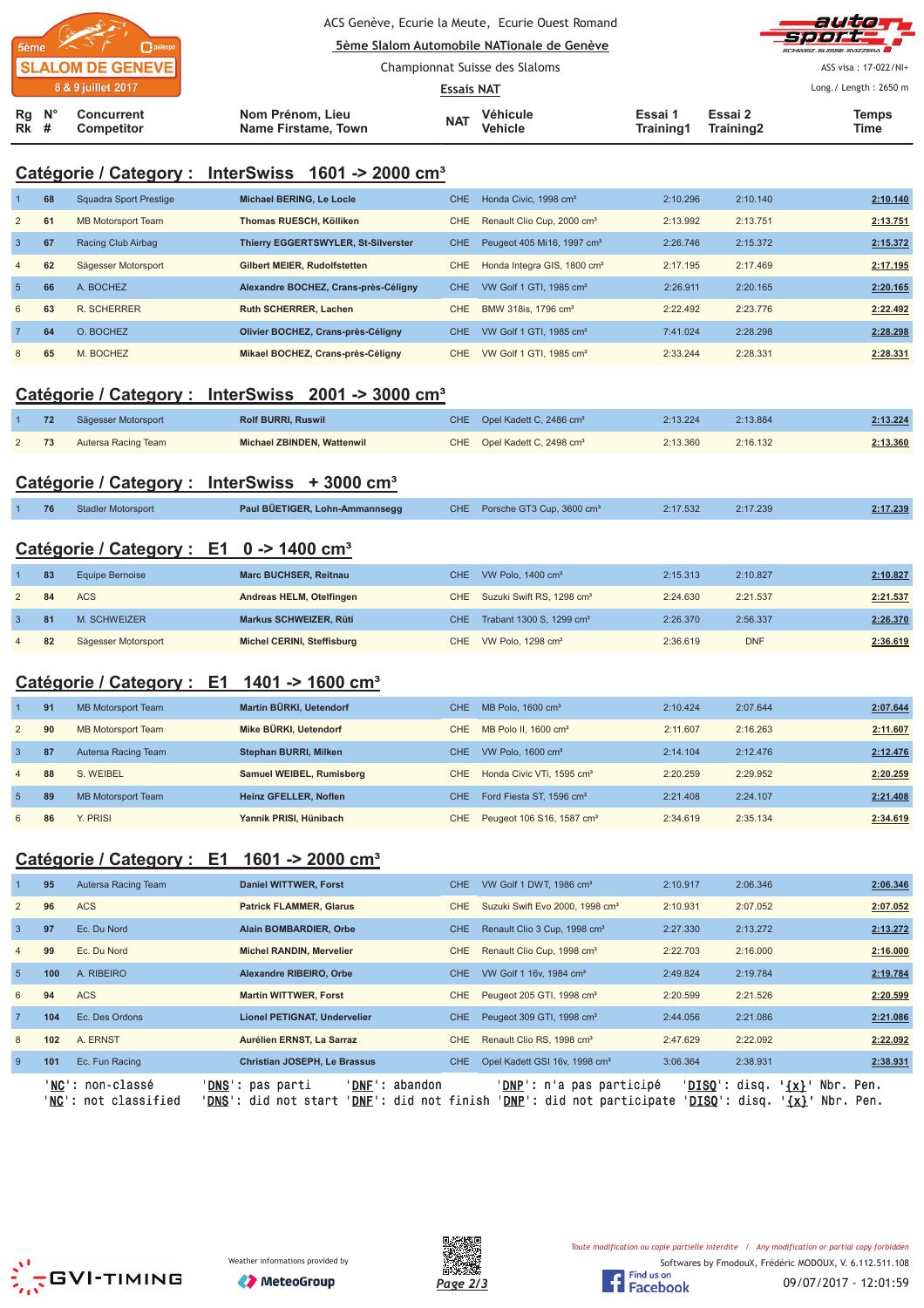| ACS Genève, Ecurie la Meute, Ecurie Ouest Romand<br>5ème Slalom Automobile NATionale de Genève<br>palexpo<br>5ème |                  |                                                        |                                                                     |                   |                                              |                      |                      |                       |
|-------------------------------------------------------------------------------------------------------------------|------------------|--------------------------------------------------------|---------------------------------------------------------------------|-------------------|----------------------------------------------|----------------------|----------------------|-----------------------|
|                                                                                                                   |                  | <b>SLALOM DE GENEVE</b>                                |                                                                     |                   | Championnat Suisse des Slaloms               |                      |                      | ASS visa: 17-022/NI+  |
|                                                                                                                   |                  | 8 & 9 juillet 2017                                     |                                                                     | <b>Essais NAT</b> |                                              |                      |                      | Long./ Length: 2650 m |
| Rg<br>Rk                                                                                                          | $N^{\circ}$<br># | <b>Concurrent</b><br>Competitor                        | Nom Prénom, Lieu<br>Name Firstame, Town                             | <b>NAT</b>        | Véhicule<br>Vehicle                          | Essai 1<br>Training1 | Essai 2<br>Training2 | <b>Temps</b><br>Time  |
|                                                                                                                   |                  | Catégorie / Category : E1 2001 -> 3000 cm <sup>3</sup> |                                                                     |                   |                                              |                      |                      |                       |
|                                                                                                                   | 108              | <b>Team VWF</b>                                        | Jean-Paul CHIQUITA, Orbe                                            | <b>CHE</b>        | BMW 318is, 2494 cm <sup>3</sup>              | 2:26.955             | 2:15.649             | 2:15.649              |
| $\overline{2}$                                                                                                    | 106              | Team VWF                                               | Jean-Luc DERIAZ, Orbe                                               | CHE               | BMW 318i, 2494 cm <sup>3</sup>               | 2:31.851             | 2:19.792             | 2:19.792              |
| $\mathbf{3}$                                                                                                      | 107              | <b>Team VWF</b>                                        | Damien WEBER, Yverdon-les-Bains                                     | <b>CHE</b>        | BMW 323i, 2990 cm <sup>3</sup>               | 2:31.778             | 2:20.764             | 2:20.764              |
| $\overline{4}$                                                                                                    | 109              | P. JAUNIN                                              | Pierre-André JAUNIN, Chexbres                                       | <b>CHE</b>        | Alfa Romeo 75, 2491 cm <sup>3</sup>          | 2:39.741             | 2:28.582             | 2:28.582              |
|                                                                                                                   |                  | Catégorie / Category : E1 + 3000 cm <sup>3</sup>       |                                                                     |                   |                                              |                      |                      |                       |
| $\overline{1}$                                                                                                    | 115              | <b>ACS</b>                                             | Albin MÄCHLER, Wangen                                               | <b>CHE</b>        | BMW M2, 5064 cm <sup>3</sup>                 | 2:10.483             | 2:09.600             | 2:09.600              |
| $\overline{2}$                                                                                                    | 117              | Ec. Basilisk                                           | Bruno IANNIELLO, Nunningen                                          | CHE               | Lancia Delta S4, 3349 cm <sup>3</sup>        | 2:19.585             | 2:15.929             | 2:15.929              |
| $\overline{3}$                                                                                                    | 114              | Ec. Du Nord                                            | Cédric MILLIQUET, Pully                                             | <b>CHE</b>        | Mitsubishi EVO, 3400 cm <sup>3</sup>         | 2:23.075             | 2:20.946             | 2:20.946              |
|                                                                                                                   |                  |                                                        | Catégorie / Category : Historic 0 -> 1400 cm <sup>3</sup>           |                   |                                              |                      |                      |                       |
|                                                                                                                   | $\overline{1}$   | <b>G. BITTO</b>                                        | Giuseppe BITTO, Mont-sur-Lausanne                                   | CHE.              | Autobiancchi A112, 1050 cm <sup>3</sup>      | 2:40.276             | 2:38.919             | 2:38.919              |
|                                                                                                                   |                  |                                                        | Catégorie / Category : E2 SportCars 0 -> 1150 cm <sup>3</sup>       |                   |                                              |                      |                      |                       |
| $1 -$                                                                                                             | $6\phantom{1}6$  | Gruyère Racing Team                                    | Yannick VON SIEBENTHAL, Aigle                                       | CHE               | Jema Evo TDS, 998 cm <sup>3</sup>            | 2:11.105             | 2:06.113             | 2:06.113              |
|                                                                                                                   |                  |                                                        | Catégorie / Category : E2 SingleSeater 0 -> 1400 cm <sup>3</sup>    |                   |                                              |                      |                      |                       |
| -1                                                                                                                | 10               | S. PIERROZ                                             | Sabrina PIERROZ, Sion                                               | <b>CHE</b>        | Arcobaleno Formule Europe, 1398              | 2:15.702             | 2:08.835             | 2:08.835              |
| $\overline{\mathbf{c}}$                                                                                           | 9                | D. ZIMMERMANN                                          | Denis ZIMMERMANN, Romainmôtier                                      | <b>CHE</b>        | Formule BMW, 1100 cm <sup>3</sup>            | 2:27.947             | 2:14.279             | 2:14.279              |
| $\overline{3}$                                                                                                    | 11               | R. HALDIMANN                                           | <b>Richard HALDIMANN, Basel</b>                                     | CHE               | Formel Monza, 1100 cm <sup>3</sup>           | 3:06.197             | 2:53.468             | 2:53.468              |
|                                                                                                                   |                  |                                                        | Catégorie / Category : E2 SingleSeater 1401 -> 2000 cm <sup>3</sup> |                   |                                              |                      |                      |                       |
| $\mathbf{1}$                                                                                                      | 19               | Racing Club Airbag                                     | Philip EGLI, Rombach                                                | <b>CHE</b>        | Dallara F394 Opel, 1998 cm <sup>3</sup>      | 1:56.145             | 2:14.188             | 1:56.145              |
| $\overline{c}$                                                                                                    | 18               | Autersa Racing Team                                    | Marcel MAURER, Längenbühl                                           | CHE               | Formel Renault Midland, 2000 cm <sup>3</sup> | 1:57.469             | 2:08.456             | 1:57.469              |
| $\mathbf{3}$                                                                                                      | 16               | M. ZIMMERMANN                                          | Marc ZIMMERMANN, Romainmôtier                                       | <b>CHE</b>        | Tatuus, 1998 cm <sup>3</sup>                 | 2:09.217             | 2:12.995             | 2:09.217              |
| $\overline{4}$                                                                                                    | 15               | Chablais Racing Team                                   | Didier PLANCHAMP, Vionnaz                                           | CHE               | Tatuus Formule Renault, 1998 cm <sup>3</sup> | 2:11.914             | 2:18.348             | 2:11.914              |
| $5\phantom{.0}$                                                                                                   | 14               | Ec. 13 étoiles                                         | Jean-Jacques DUFAUX, Rheinfelden                                    | CHE               | Martini MK45, 2000 cm <sup>3</sup>           | 2:16.725             | 2:21.713             | 2:16.725              |







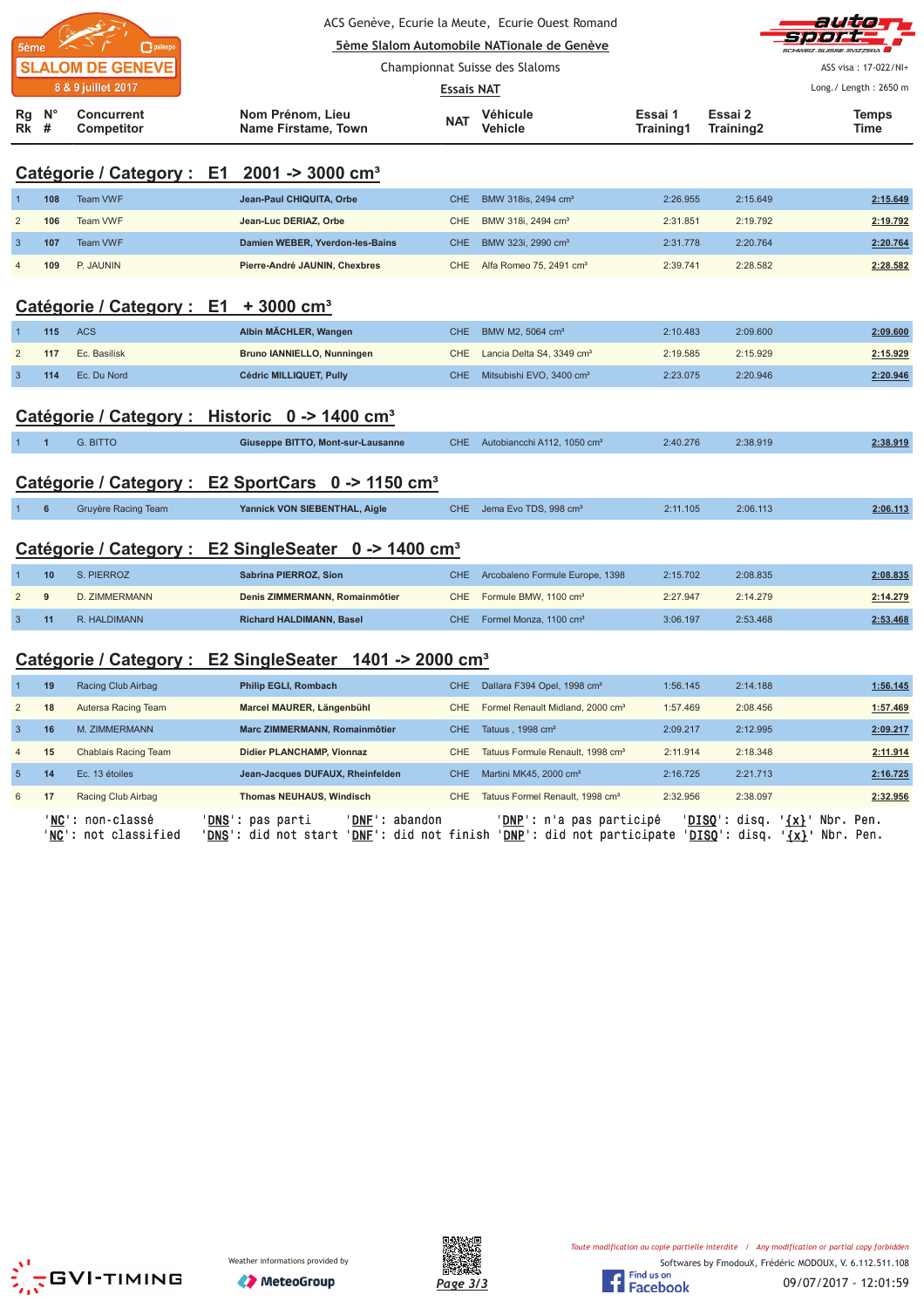| palexpo<br>5ème         |  |  |  |  |  |  |  |  |
|-------------------------|--|--|--|--|--|--|--|--|
| <b>SLALOM DE GENEVE</b> |  |  |  |  |  |  |  |  |
| 8 & 9 juillet 2017      |  |  |  |  |  |  |  |  |

### ACS Genève, Ecurie la Meute, Ecurie Ouest Romand <u>**<u>3ème Slalom automobile LOCal de Palexpo</u>**</u>



L-17104

|                                                        |             | <b>JLALUM DE GENEVE</b><br>8 & 9 juillet 2017          |                                                                                                                                                    |            |                                               |                      |                      | L-17104<br>Long./ Length: 2650 m |  |
|--------------------------------------------------------|-------------|--------------------------------------------------------|----------------------------------------------------------------------------------------------------------------------------------------------------|------------|-----------------------------------------------|----------------------|----------------------|----------------------------------|--|
|                                                        |             |                                                        |                                                                                                                                                    | <b>LOC</b> |                                               |                      |                      |                                  |  |
| Rg<br>Rk #                                             | $N^{\circ}$ | <b>Concurrent</b><br>Competitor                        | Nom Prénom, Lieu<br>Name Firstame, Town                                                                                                            | <b>NAT</b> | Véhicule<br>Vehicle                           | Essai 1<br>Training1 | Essai 2<br>Training2 | Temps<br>Time                    |  |
|                                                        |             |                                                        |                                                                                                                                                    |            |                                               |                      |                      |                                  |  |
|                                                        |             | Catégorie / Category : L1                              | 1601 -> 2000 cm <sup>3</sup>                                                                                                                       |            |                                               |                      |                      |                                  |  |
| -1                                                     | 126         | Ec.Lameute                                             | <b>Lucie MENTHONNEX, Bougy-Villars</b>                                                                                                             | <b>CHE</b> | Renault Clio RS, 1998 cm <sup>3</sup>         | 2:32.605             | 2:31.152             | 2:31.152                         |  |
| $\overline{c}$                                         | 124         | F. MARECHAL                                            | Florian MARECHAL, Gimel                                                                                                                            | <b>CHE</b> | Renault Clio RS, 1998 cm <sup>3</sup>         | 2:56.346             | 2:45.327             | 2:45.327                         |  |
|                                                        |             |                                                        |                                                                                                                                                    |            |                                               |                      |                      |                                  |  |
|                                                        |             | Catégorie / Category : L1                              | $2001 - 3000$ cm <sup>3</sup>                                                                                                                      |            |                                               |                      |                      |                                  |  |
| $\mathbf 1$                                            | 129         | I. DOS SANTOS                                          | Ivo DOS SANTOS, Carouge                                                                                                                            | <b>CHE</b> | BMW 328i, 2800 cm <sup>3</sup>                | 2:30.048             | 2:35.923             | 2:30.048                         |  |
|                                                        |             |                                                        |                                                                                                                                                    |            |                                               |                      |                      |                                  |  |
|                                                        |             | Catégorie / Category : L1                              | $+3000$ cm <sup>3</sup>                                                                                                                            |            |                                               |                      |                      |                                  |  |
| $\mathbf 1$                                            | 135         | <b>MB Motorsport Team</b>                              | Ruedi FUHRER, Brienz                                                                                                                               | <b>CHE</b> | Honda Civic Turbo, 3393 cm <sup>3</sup>       | 2:23.889             | 2:28.749             | 2:23.889                         |  |
| $\overline{c}$                                         | 134         | <b>G. ROSSEL</b>                                       | Gilles ROSSEL, Thierrens                                                                                                                           | CHE        | Renault Mégane RS, 3396.6 cm <sup>3</sup>     | 2:30.575             | 2:33.656             | 2:30.575                         |  |
| $\mathbf{3}$                                           | 132         | Ec. La Meute                                           | René BLEULER, Aïre                                                                                                                                 | <b>CHE</b> | Audi S1 SB, 3372.8 cm <sup>3</sup>            | 2:32.979             | 2:34.802             | 2:32.979                         |  |
|                                                        |             | Catégorie / Category : L2 1601 -> 2000 cm <sup>3</sup> |                                                                                                                                                    |            |                                               |                      |                      |                                  |  |
|                                                        |             |                                                        |                                                                                                                                                    |            |                                               |                      |                      |                                  |  |
| $\mathbf{1}$                                           | 145         | Sq. Corse Quadrifoglio                                 | <b>Massimo PALTENGHI, Cugnasco</b>                                                                                                                 | <b>CHE</b> | Toyota GT86, 1998 cm <sup>3</sup>             | 2:18.382             | 2:28.897             | 2:18.382                         |  |
| $\overline{\mathbf{c}}$                                | 146         | Ec. Du Nord                                            | Léonard HENCHOZ, Gollion                                                                                                                           | <b>CHE</b> | Renault Clio, 1998 cm <sup>3</sup>            | 2:19.742             | 2:30.373             | 2:19.742                         |  |
| $\mathbf{3}$                                           | 127         | F. ANNEN                                               | Francis ANNEN, Bière                                                                                                                               | <b>CHE</b> | Renault Clio, 1998 cm <sup>3</sup>            | 2:25.865             | 2:35.222             | 2:25.865                         |  |
| 4                                                      | 125         | S. MARECHAL                                            | Stéphane MARECHAL, Gimel                                                                                                                           | <b>CHE</b> | Renault Clio RS, 1998 cm <sup>3</sup>         | 2:34.452             | 2:37.840             | 2:34.452                         |  |
|                                                        |             | Catégorie / Category : L2 + 3000 cm <sup>3</sup>       |                                                                                                                                                    |            |                                               |                      |                      |                                  |  |
| 1                                                      | 157         | Ec. Performance                                        | Stéphane ALLEMANN, Dizy                                                                                                                            | <b>CHE</b> | Mitsubishi Lancer Evo 9, 3395 cm <sup>3</sup> | 2:13.871             | <b>DNF</b>           | 2:13.871                         |  |
| $\overline{\mathbf{c}}$                                | 154         | Ec. Du Nord                                            | Damien LANGHI, Penthalaz                                                                                                                           | CHE        | Renault Megane II RS, 3396.6 cm <sup>3</sup>  | 2:22.843             | 2:35.054             | 2:22.843                         |  |
| $\mathbf{3}$                                           | 155         | Ec. La Meute                                           | Frédéric HAHN, Prilly                                                                                                                              | <b>CHE</b> | Seat Leon Cupra, 3400 cm <sup>3</sup>         | 2:30.476             | 2:44.292             | 2:30.476                         |  |
| $\overline{4}$                                         | 153         | Ec. La Meute                                           | Dylan BOUILLE, Genève                                                                                                                              | <b>CHE</b> | VW Golf 5 Ed.30, 3372.8 cm <sup>3</sup>       | 2:30.780             | 2:37.980             | 2:30.780                         |  |
| $\overline{5}$                                         | 156         | P. BRINGOLF                                            | Philipp BRINGOLF, Gertafingen                                                                                                                      | <b>CHE</b> | Subaru Impreza, 3389.8 cm <sup>3</sup>        | 2:33.111             | 2:33.854             | 2:33.111                         |  |
|                                                        |             |                                                        |                                                                                                                                                    |            |                                               |                      |                      |                                  |  |
|                                                        |             | Catégorie / Category : L3 0 -> 2000 cm <sup>3</sup>    |                                                                                                                                                    |            |                                               |                      |                      |                                  |  |
|                                                        | 162         | <b>ALL-IN Racing Team</b>                              | <b>Patrice BRUNNER, St-Cierges</b>                                                                                                                 | CHE.       | VW Golf GTI, 1781 cm <sup>3</sup>             | 2:34.692             | 2:39.977             | 2:34.692                         |  |
|                                                        |             |                                                        |                                                                                                                                                    |            |                                               |                      |                      |                                  |  |
|                                                        |             | Catégorie / Category : L3 + 2000 cm <sup>3</sup>       |                                                                                                                                                    |            |                                               |                      |                      |                                  |  |
| 1                                                      | 167         | Ec. La Meute                                           | René DESBAILLETS, Satigny                                                                                                                          | CHE        | Porsche 911 Carrera, 3200 cm <sup>3</sup>     | 2:23.440             | 2:37.041             | 2:23.440                         |  |
| $\overline{\mathbf{c}}$                                | 166         | Ec. La Meute                                           | Pierre MONNAY, Aïre-Le Lignon                                                                                                                      | CHE        | Porsche 911 2.7, 2685 cm <sup>3</sup>         | 2:32.640             | 2:40.586             | 2:32.640                         |  |
|                                                        |             |                                                        |                                                                                                                                                    |            |                                               |                      |                      |                                  |  |
|                                                        |             | Catégorie / Category : L4 0 -> 1600 cm <sup>3</sup>    |                                                                                                                                                    |            |                                               |                      |                      |                                  |  |
| $\mathbf{1}$                                           | 171         | Racing Club Airbag                                     | Mario BÖNIGER, Göschenen                                                                                                                           | <b>CHE</b> | Honda CRX Vtec, 1595 cm <sup>3</sup>          | 2:36.488             | 2:51.524             | 2:36.488                         |  |
| $\overline{\mathbf{c}}$                                | 170         | Ec. Du Nord                                            | Sarah CHABLOZ, Bogis-Bossey                                                                                                                        | CHE        | Peugeot 106 GTI, 1587 cm <sup>3</sup>         | 2:38.624             | 3:00.473             | 2:38.624                         |  |
| $\mathbf{3}$                                           | 172         | Y. BAMERT                                              | Yvonne BAMERT, Maur                                                                                                                                | <b>CHE</b> | Toyota Corolla AE86, 1587 cm <sup>3</sup>     | 2:45.877             | 2:50.883             | 2:45.877                         |  |
|                                                        |             |                                                        |                                                                                                                                                    |            |                                               |                      |                      |                                  |  |
| Catégorie / Category : L4 1601 -> 2000 cm <sup>3</sup> |             |                                                        |                                                                                                                                                    |            |                                               |                      |                      |                                  |  |
| $\mathbf{1}$                                           | 178         | Ec. La Meute                                           | <b>Julien MONNAY, Aïre</b>                                                                                                                         | CHE        | Lotus Elise 111s, 1796 cm <sup>3</sup>        | 2:19.892             | 2:34.425             | 2:19.892                         |  |
| $\overline{\mathbf{c}}$                                | 179         | Ec. La Meute                                           | <b>Olivier MORA, Cologny</b>                                                                                                                       | CHE        | Lotus Exige Cup, 1796 cm <sup>3</sup>         | 2:22.466             | 2:29.074             | 2:22.466                         |  |
| $\mathbf{3}$                                           | 177         | G. ZEMP                                                | Guillaume ZEMP, Genève                                                                                                                             | <b>CHE</b> | Honda Integra Type R, 1797 cm <sup>3</sup>    | 2:24.562             | 2:42.693             | 2:24.562                         |  |
| 4                                                      | 175         | Ec. Performance                                        | <b>Vincent DELAY, Pampigny</b>                                                                                                                     | CHE.       | Renault Clio RS, 1998 cm <sup>3</sup>         | 2:28.207             | <b>DNS</b>           | 2:28.207                         |  |
|                                                        |             | 'NC': non-classé<br>'NC': not classified               | ' <u>DNS</u> ': pas parti<br>'DNE': abandon<br>'DNS': did not start 'DNE': did not finish 'DNP': did not participate 'DISQ': disq. '{x}' Nbr. Pen. |            | ' <u>DNP</u> ': n'a pas participé             |                      | 'DISQ': disq.        | ' <u>{x}</u> ' Nbr. Pen.         |  |
|                                                        |             |                                                        |                                                                                                                                                    |            |                                               |                      |                      |                                  |  |